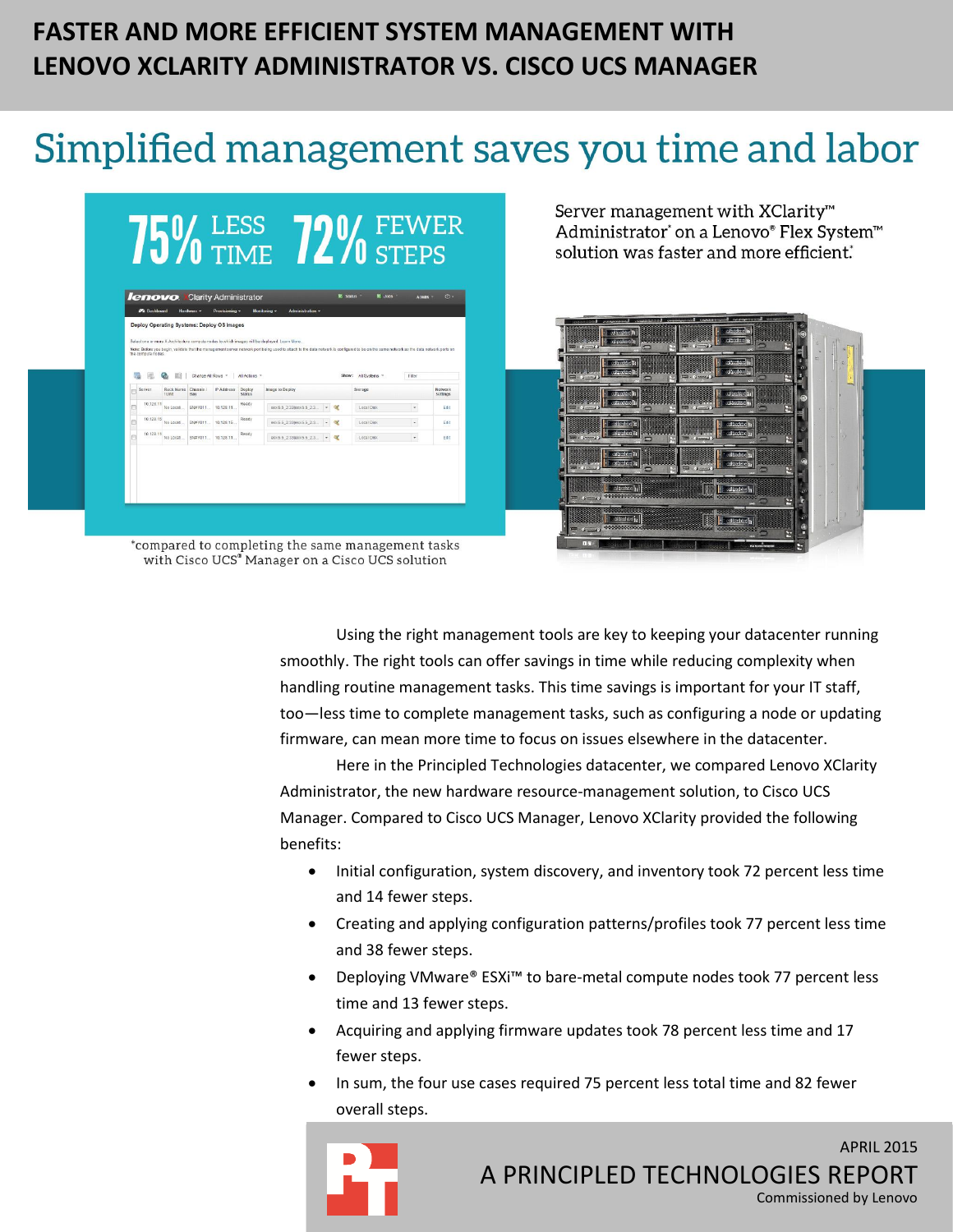# **FASTER AND EASIER MANAGEMENT WITH LENOVO XCLARITY ADMINISTRATOR**

In addition to saving time, a valuable management solution should reduce complexity and provide a standard of consistency, reliability, and accuracy. Automation can lead to a reduction in potential human error, which in turn reduces the downtime necessary to correct it. Most importantly, these kinds of benefits are scalable, and can grow with your datacenter and company.

Lenovo XClarity Administrator is a virtual appliance that provides centralized resource management. It was designed to reduce complexity in the datacenter through automation, to facilitate prompt responses from IT staff on issues, and to promote availability of Lenovo server solutions. XClarity Administrator provides agent-free hardware management for Lenovo servers and Flex System, including the Flex System Chassis Management Module, x86 compute nodes, and I/O modules. The virtual appliance offers out-of-band, agentless management, which can mean managed endpoints do not need special software agents, or driver installation, or maintenance. One of the key benefits to being agentless means XClarity Administrator can remove operating system (OS) dependency, potentially simplifying the workload stack. For more information on XClarity Administrator and Flex System, see [Appendix A.](#page-10-0)

In our datacenter, we tested four resource-management use cases:

- Initial setup and discovery
- Server pattern/profile configuration
- Deployment of VMware ESXi to bare-metal compute nodes
- Updating firmware of system components

We recorded the time and steps to complete each use case for Lenovo XClarity Administrator with the Flex System solution and for UCS Manager with the Cisco UCS solution. We configured both solutions using the methods and best practices described in relevant documentation. For detailed configuration information of the test systems, se[e Appendix B.](#page-11-0) For detailed steps on how we tested, see [Appendix C.](#page-14-0)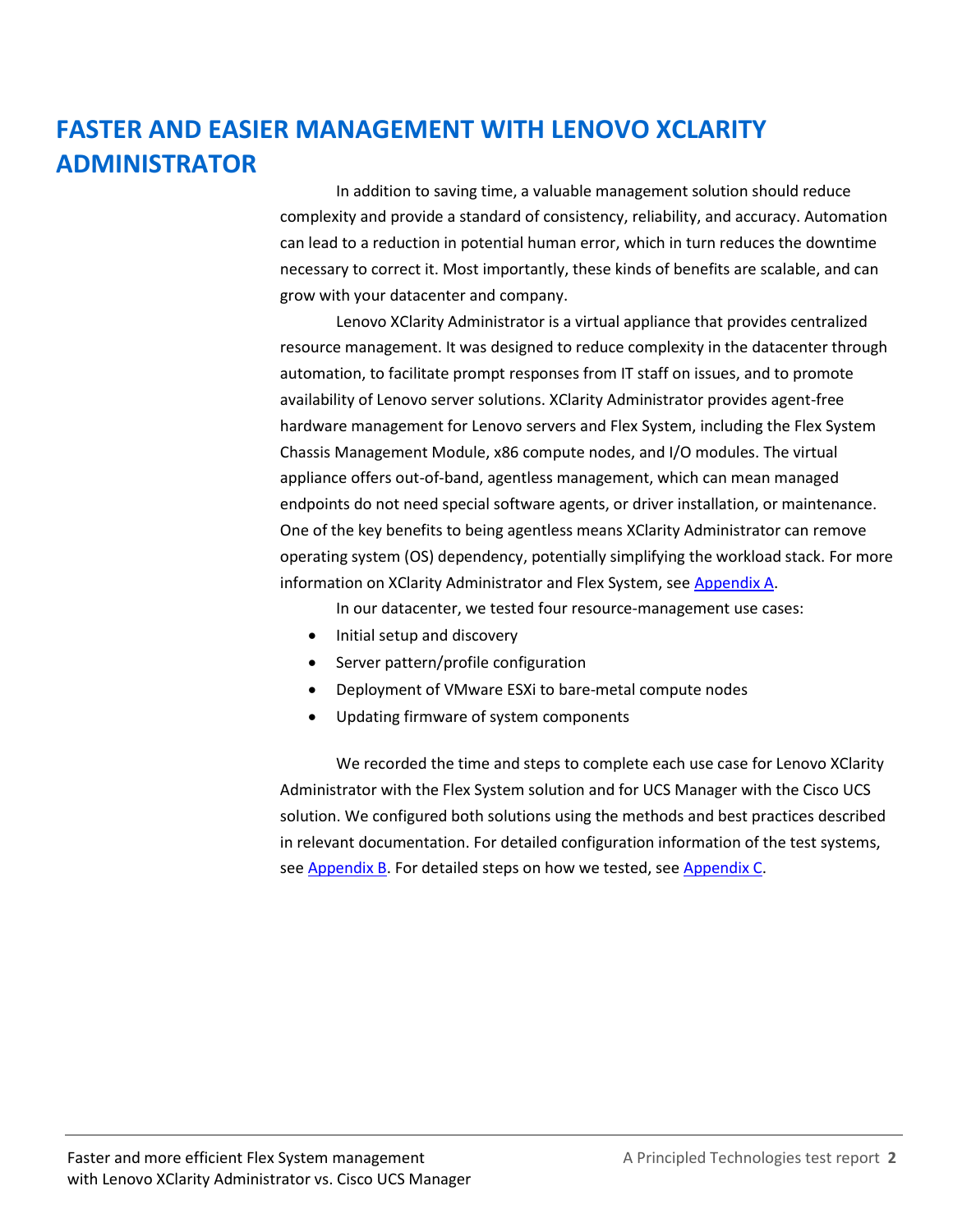## **WHAT WE FOUND**

Administrator time is valuable, and saving time through automation can create opportunities for them to focus on other important initiatives. Overall, completing all the tasks in the four use cases with Lenovo XClarity Administrator took 75 percent less time and 72 percent fewer steps than using UCS Manager. Figure 1 shows our times and steps from each use case.

| Use case                                                      |                          | <b>Flex System</b><br>(XClarity Administrator) | <b>Cisco UCS</b><br>(UCS Manager) |              |  |
|---------------------------------------------------------------|--------------------------|------------------------------------------------|-----------------------------------|--------------|--|
|                                                               | <b>Time</b><br>(h:mm:ss) | <b>Steps</b>                                   | <b>Time</b><br>(h:mm:ss)          | <b>Steps</b> |  |
| Initial configuration, discovery, and inventory<br>of chassis | 0:03:27                  |                                                | 0:12:29                           | 21           |  |
| Creating and applying configuration patterns/profiles         | 0:00:51                  | 12                                             | 0:03:42                           | 50           |  |
| Deploying VMware ESXi to bare-metal nodes                     | 0:01:39                  | 7                                              | 0:07:17                           | 20           |  |
| Acquiring and applying firmware updates                       | 0:00:30                  | 6                                              | 0:02:19                           | 23           |  |
| <b>Total for all use cases</b>                                | 0:06:27                  | 32                                             | 0:25:47                           | 114          |  |

**Figure 1: Time and steps for the two hardware management tools in each use case. Lower numbers are better.**

#### **Faster initial configuration, discovery, and inventory of Flex System chassis**

The initial configuration, discovery, and inventory of our Flex System components with Lenovo XClarity Administrator was a fast, simple process compared to setting up the Cisco UCS solution. Using XClarity Administrator for this use case saved over 9 minutes, or took 72 percent less time, for a single chassis. XClarity Administrator also required 14 fewer steps to complete this use case. Figure 2 shows the amount of time both solutions needed for initial configuration, discovery, and inventory. Figure 3 shows the number of steps.

Using Lenovo XClarity Administrator, we found that the automated discovery and inventory process of Flex System components to be simple and effective. We first deployed and logged in to the XClarity Administrator virtual appliance. XClarity Administrator automatically discovered the chassis, making it available for us to manage. With Cisco UCS, we installed and configured the UCS Fabric Interconnects and then added the UCS chassis.

This means that automating the initial configuration, discovery, and inventory of a new Lenovo Flex System infrastructure with XClarity Administrator can help your administrators promptly identify components requiring deployment or installation, thereby decreasing the time to value (TtV) of each component.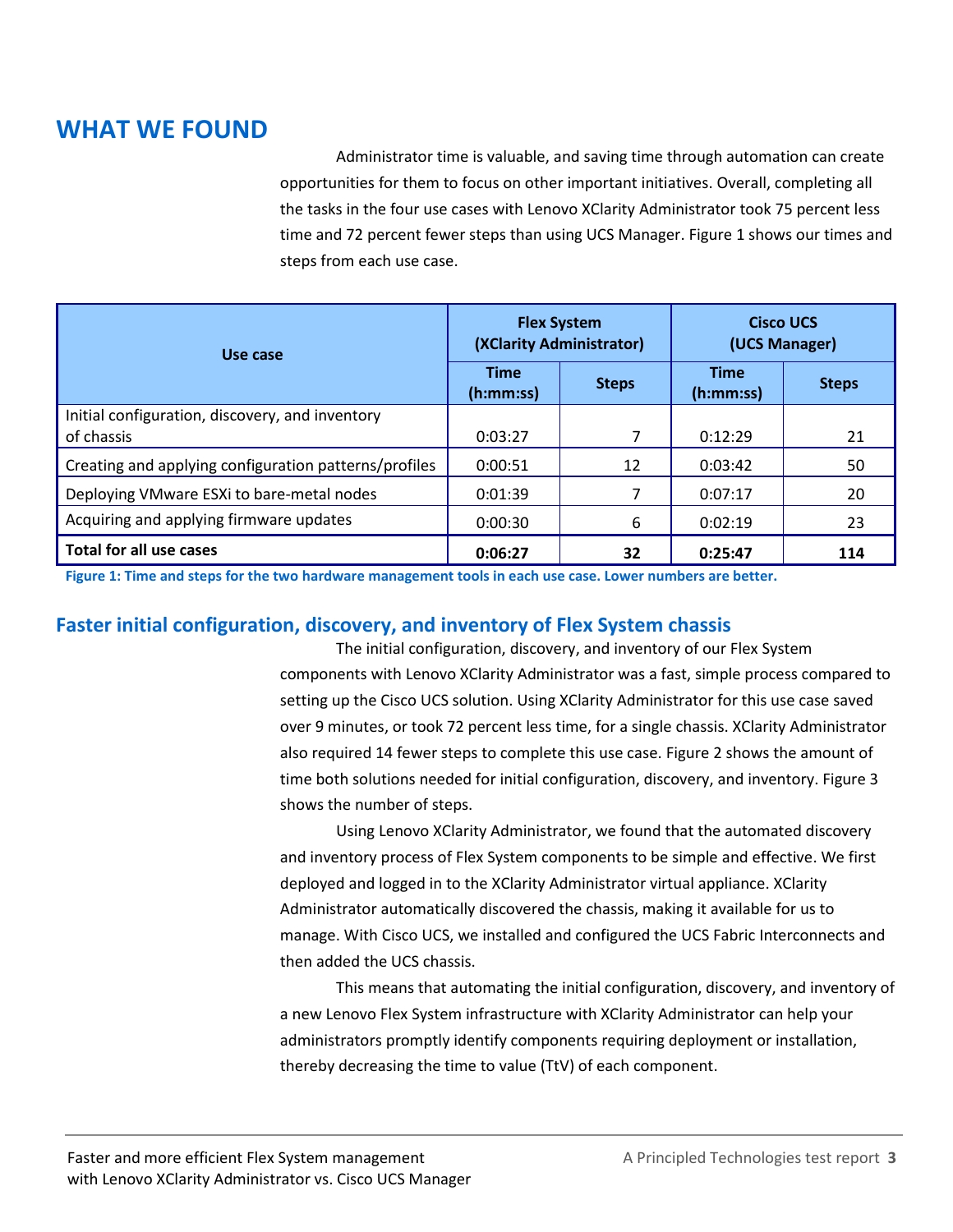

Steps for initial configuration, discovery, and inventory of components 21  $\overline{7}$ Flex System with Cisco UCS **XClarity Administrator** with UCS Manager

Figure 4 shows the Lenovo XClarity Administrator dashboard. After XClarity Administrator gathers discovered endpoints into an inventory, administrators can view the inventory and the status of any component at a glance from the dashboard.

**Figure 2: The time each solution took for initial configuration, discovery, and inventory of solution components. Lower numbers are better.**

**Figure 3: The number of steps each solution took for initial configuration, discovery, and inventory of solution components. Lower numbers are better.**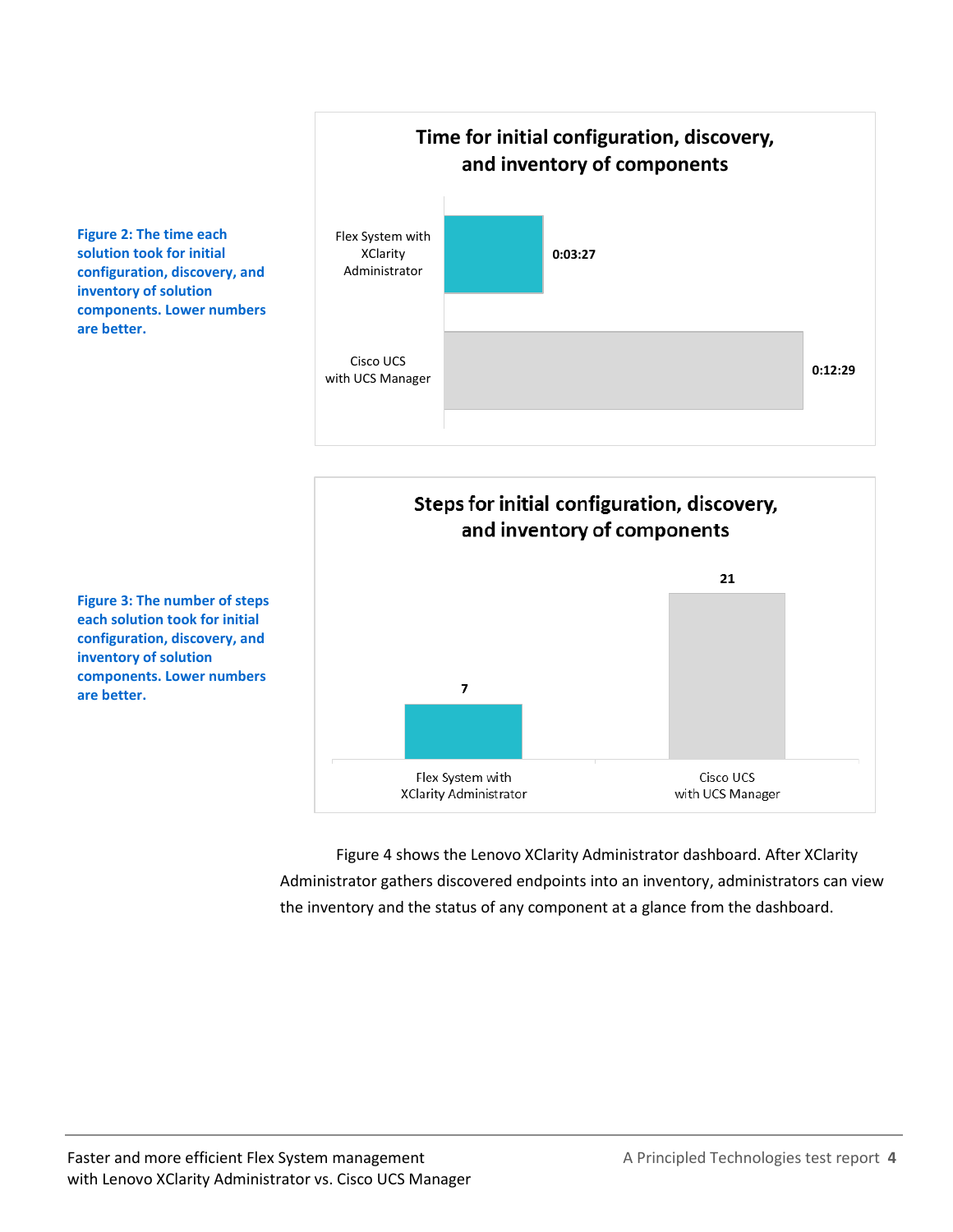| <b>lenovo. XClarity Administrator</b>                                                  |                                      |                  |                                                         |                         | v                             | Status *     | $\triangledown$ Jobs $\triangledown$                                                                     | ADMIN * | $\circledcirc$ - |
|----------------------------------------------------------------------------------------|--------------------------------------|------------------|---------------------------------------------------------|-------------------------|-------------------------------|--------------|----------------------------------------------------------------------------------------------------------|---------|------------------|
| <b>PA</b> Dashboard                                                                    | Hardware v                           | Provisioning ~   | Monitoring $\sim$                                       | <b>Administration ▼</b> |                               |              |                                                                                                          |         |                  |
|                                                                                        |                                      |                  |                                                         |                         |                               |              |                                                                                                          |         |                  |
| ▼ Hardware Status                                                                      |                                      |                  |                                                         |                         |                               |              |                                                                                                          |         | $\circledR$      |
| <b>All Servers</b><br>3<br>3<br>0<br>⋒<br>G<br>$\bf{0}$                                | <b>Flex Storage</b>                  | 0<br>n<br>Q<br>0 | <b>Flex Switches</b><br>3<br>3<br>0<br>0<br>Q           | <b>Flex Chassis</b>     | ◬<br>0<br>$\odot$<br>$\bf{0}$ | <b>Racks</b> | $\Omega$<br>Q<br>$\Omega$                                                                                |         |                  |
| ▼ Provisioning Status                                                                  |                                      |                  |                                                         |                         |                               |              |                                                                                                          |         | $\circled{?}$    |
| <b>Configuration Patterns</b><br>0 Servers with Profiles<br>2 Servers without Profiles |                                      |                  | <b>Operating System Images</b><br>1 Available OS Images |                         |                               |              | <b>Firmware Updates</b><br>6 Devices Compliant<br>2 Devices Non-compliant<br>0 Compliance Policy Not Set |         |                  |
|                                                                                        | 0 Server Pattern Deploys in Progress |                  | 0 Image Deploys in Progress                             |                         |                               |              | 0 Updates in Progress                                                                                    |         |                  |

**Figure 4: The Lenovo XClarity Administrator dashboard displaying components of our Flex System solution.**

#### **Faster pattern/profile configuration**

The Lenovo XClarity Administrator interface allowed us to create a configuration template, called a configuration pattern, and use the pattern to configure multiple nodes simultaneously. This kind of simplicity can let administrators quickly see which nodes have configurations, apply patterns to the ones that need them, and then attend to other matters in the datacenter. Applying configurations en masse, as opposed to individually, can additionally help reduce the possibility of human error.

Compared to Cisco UCS Manager, which uses a similar concept but calls the configuration template a service profile, we found that XClarity Administrator saved 77 percent of the necessary time to create and apply a configuration pattern to a node. Saving time in configuration could mean administrators can move on to installing the operating system or updating firmware sooner, if necessary. In addition to less time, it was simpler to create and apply the configuration pattern with XClarity Administrator with 38 fewer steps—the biggest difference between the two solutions in the four use cases. Figure 5 shows the amount of time both solutions needed to configure one node; Figure 6 shows the number of steps.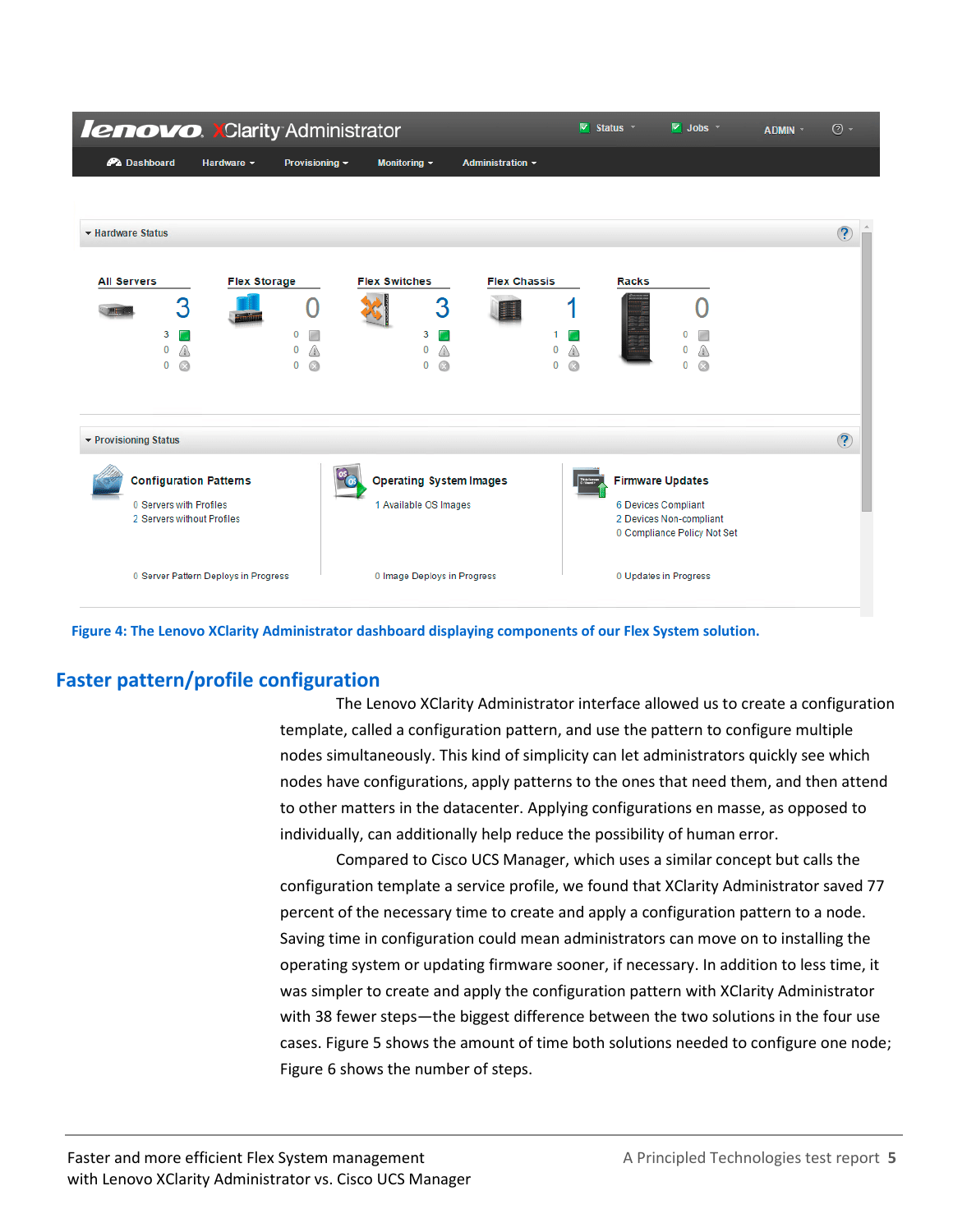

Steps to create and apply configuration patterns/profiles 50 **Figure 6: The number of steps each solution needed to create and apply configuration patterns or profiles. Lower numbers are better.** 12 Flex System with Cisco UCS **XClarity Administrator** with UCS Manager

#### **Faster deployment of VMware ESXi to bare-metal nodes**

**Figure 5: The time each solution took to create and apply configuration patterns or profiles. Lower numbers are** 

**better.**

Lenovo XClarity Administrator automates deployment of VMware ESXi, Microsoft® Windows Server® including Hyper-V®, or Red Hat® Enterprise Linux® including KVM to bare-metal compute nodes or servers. Administrators can deploy the operating system or hypervisor onto a single node or onto multiple nodes simultaneously, with XClarity Administrator. XClarity Administrator did not require an external file server or the use of software-based consoles to manage the installation. The opposite was true for Cisco UCS Manager, which did not contain a built-in repository for OS or hypervisor ISO images. This means administrators using XClarity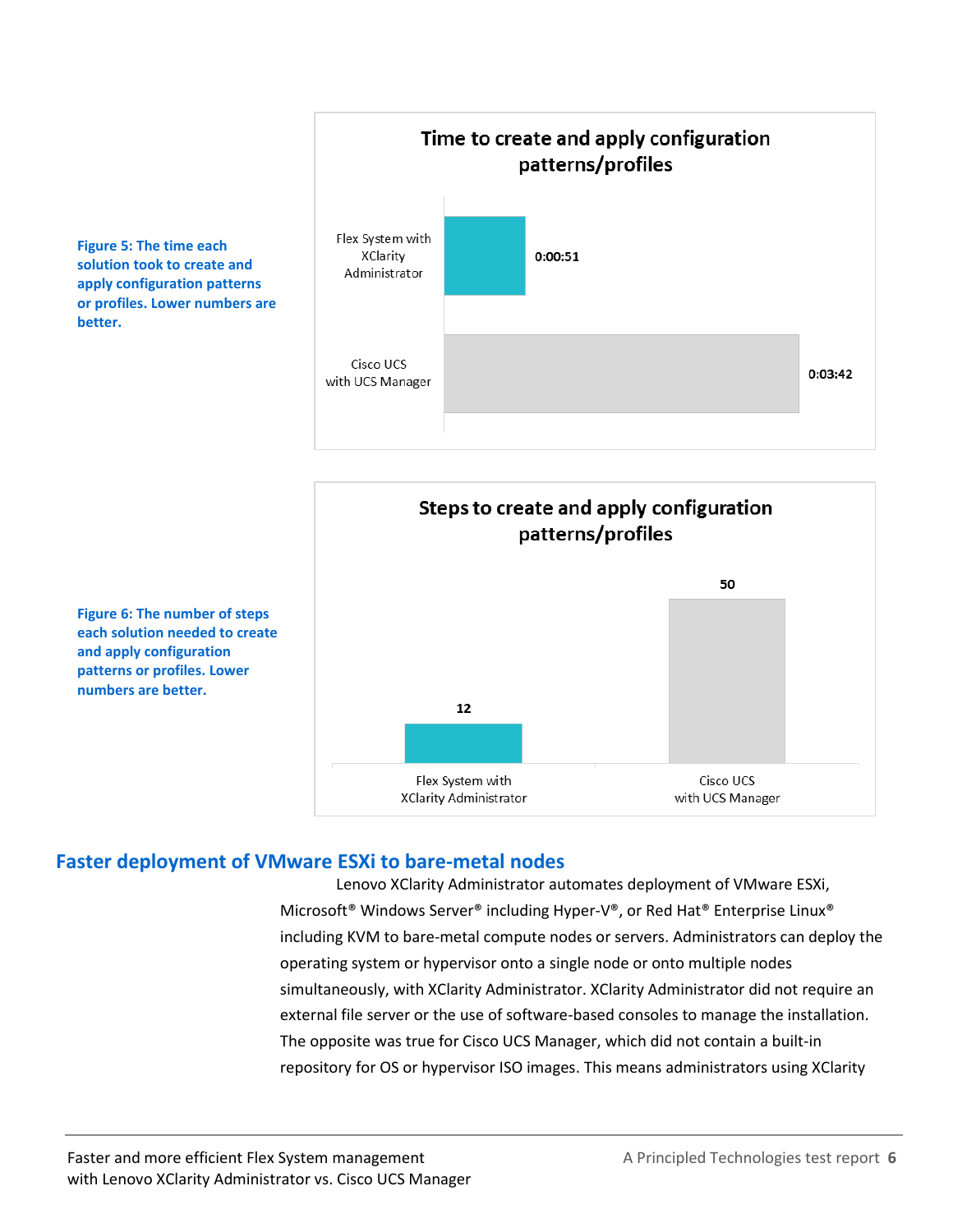Administrator can import the ISO image, select the endpoints for deployment, and execute the deployment job.

Deploying VMware ESXi to the compute nodes took 5 minutes and 38 seconds less with XClarity Administrator than it took UCS Manager to do the same on the UCS solution—a time savings of 77 percent. With faster deployment of VMware ESXi, your administrators could move on to other critical tasks sooner, such as deploying virtual machines into production. In addition to less time, it also took 13 fewer steps with XClarity Administrator—7 steps compared to 20 steps. Figure 7 shows the amount of time it took with both solutions; Figure 8 shows the number of steps. These savings could scale according to your own datacenter needs and demands.





**Figure 7: The time each solution took to deploy VMware ESXi to bare-metal compute nodes. Lower numbers are better.**

**Figure 8: The number of steps each solution needed to deploy a VMware ESXi to the bare-metal compute nodes. Lower numbers are better.**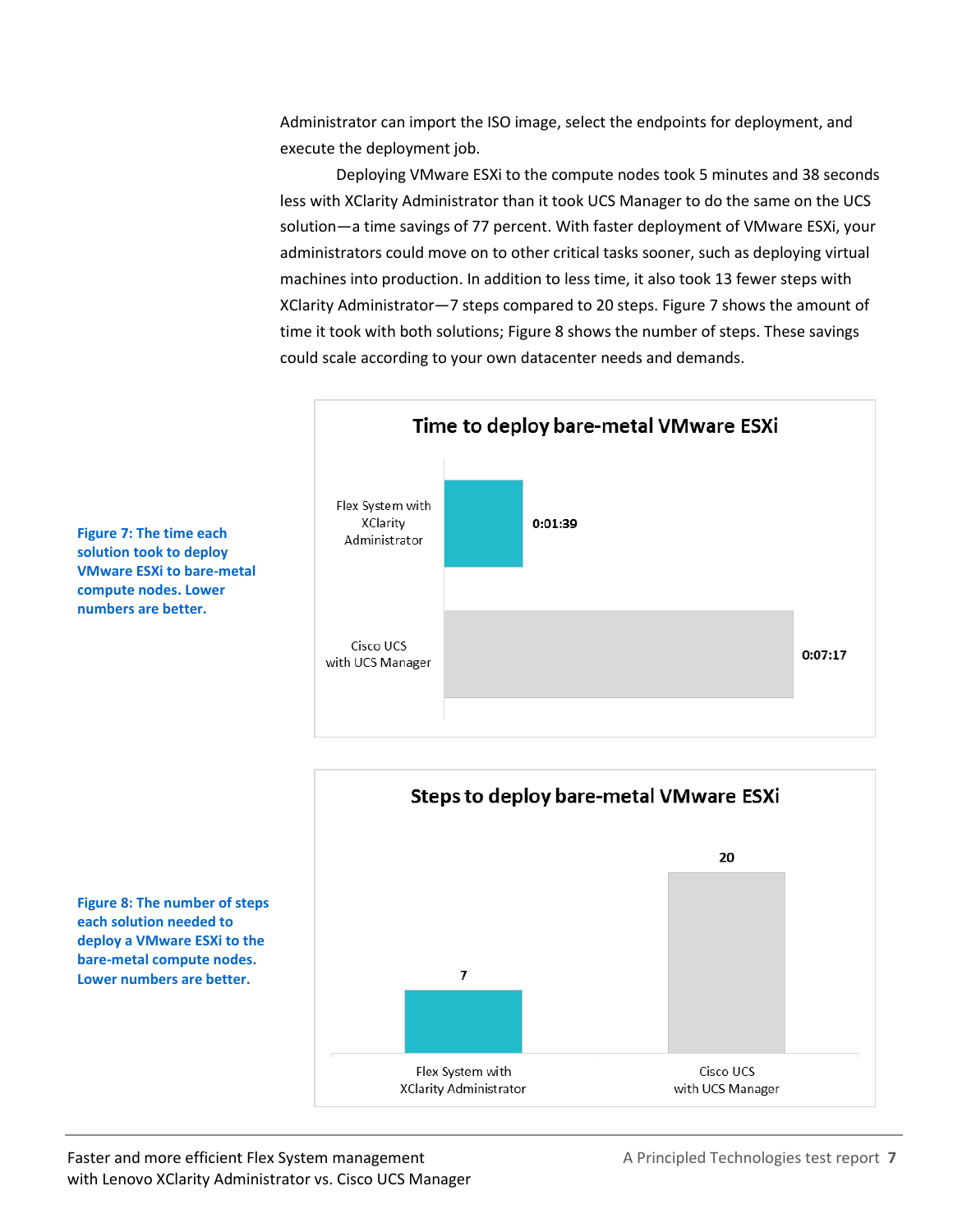Figure 9 shows the Lenovo XClarity Administrator interface displaying endpoints available to accept OS or hypervisor deployment. Your administrators can quickly select the desired endpoints and then execute the deployment job.

| <b>PA</b> Dashboard                 | Hardware $\star$ | Provisioning -<br>Deploy Operating Systems: Deploy OS Images |                                | Monitoring $\sim$                                                                            | Administration $\sim$    |                                                                                  |                   |                          |                                                                                                                                                                                        |
|-------------------------------------|------------------|--------------------------------------------------------------|--------------------------------|----------------------------------------------------------------------------------------------|--------------------------|----------------------------------------------------------------------------------|-------------------|--------------------------|----------------------------------------------------------------------------------------------------------------------------------------------------------------------------------------|
|                                     |                  |                                                              |                                |                                                                                              |                          |                                                                                  |                   |                          |                                                                                                                                                                                        |
|                                     |                  |                                                              |                                |                                                                                              |                          |                                                                                  |                   |                          |                                                                                                                                                                                        |
|                                     |                  |                                                              |                                | Select one or more X-Architecture compute nodes to which images will be deployed. Learn More |                          |                                                                                  |                   |                          |                                                                                                                                                                                        |
| the compute nodes.                  |                  |                                                              |                                |                                                                                              |                          |                                                                                  |                   |                          |                                                                                                                                                                                        |
|                                     |                  |                                                              |                                |                                                                                              |                          |                                                                                  |                   |                          |                                                                                                                                                                                        |
| <b>Critical</b><br>$\mathbb{R}$ (c) |                  |                                                              |                                |                                                                                              |                          |                                                                                  |                   | <b>Filter</b>            |                                                                                                                                                                                        |
| <b>Rack Name</b><br>/ Unit          | Chassis /<br>Bay | <b>IP Address</b>                                            | <b>Deploy</b><br><b>Status</b> | <b>Image to Deploy</b>                                                                       |                          |                                                                                  | <b>Storage</b>    |                          | <b>Network</b><br><b>Settings</b>                                                                                                                                                      |
| No Locati                           | SN#Y011          | 10.128.11                                                    | Ready                          |                                                                                              | $\overline{\phantom{a}}$ | K                                                                                | <b>Local Disk</b> | $\overline{\phantom{a}}$ | Edit                                                                                                                                                                                   |
| 10.128.15<br>No Locati              | SN#Y011          | 10.128.15                                                    | Ready                          |                                                                                              |                          | K                                                                                | <b>Local Disk</b> | $\overline{\phantom{a}}$ | Edit                                                                                                                                                                                   |
| No Locati                           | SN#Y011          | 10.128.11                                                    | Ready                          |                                                                                              | $\overline{\phantom{a}}$ | K                                                                                | <b>Local Disk</b> | $\overline{\mathbf{v}}$  | Edit                                                                                                                                                                                   |
|                                     |                  |                                                              | Change All Rows *              |                                                                                              | All Actions -            | esxi5.5 2.33 esxi5.5 2.3<br>esxi5.5_2.33 esxi5.5_2.3<br>esxi5.5_2.33 esxi5.5_2.3 |                   | Show: All Systems ▼      | Note: Before you begin, validate that the management server network port being used to attach to the data network is configured to be on the same network as the data network ports on |

**Figure 9: The Lenovo XClarity Administrator dashboard when deploying an OS image.**

#### **Faster updates and firmware management**

Applying firmware updates to Flex System with Lenovo XClarity Administrator saved 78 percent of the time that UCS Manager needed to update UCS components. It was simpler to update with XClarity Administrator too, requiring 17 fewer steps than performing the task with UCS Manager. Figure 10 shows the amount of time it took with both solutions, and Figure 11 shows the number of steps.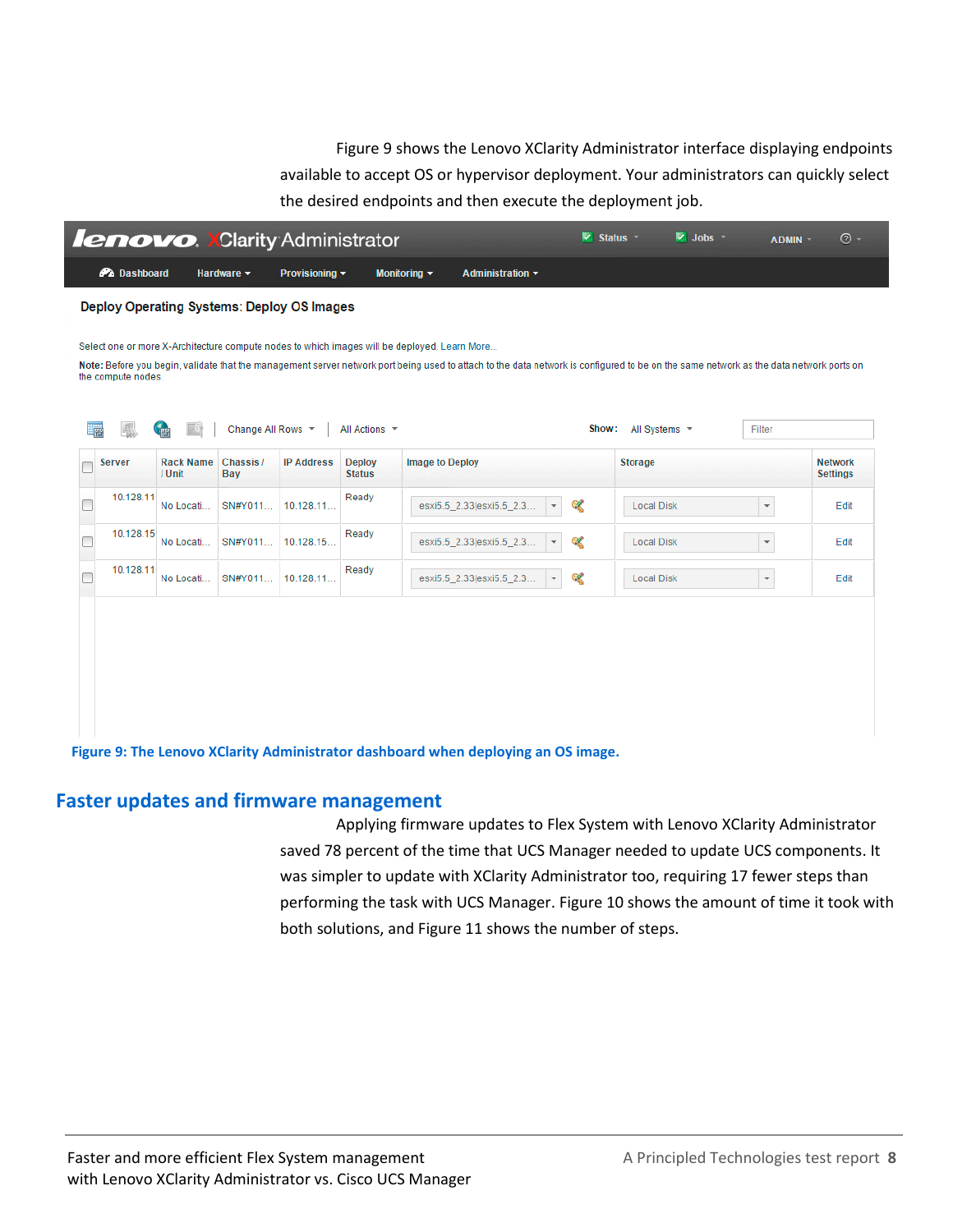#### Time to acquire and apply firmware updates





**Figure 11: The number of steps each solution needed to acquire and apply firmware updates. Lower numbers are better.**

**Figure 10: The time each solution needed to acquire and apply firmware updates. Lower numbers are better.**

> Figure 12 shows the Lenovo XClarity Administrator interface displaying the endpoints that can receive firmware updates. Similar to deploying an OS or hypervisor, your administrators can quickly select the desired endpoints to update and then execute the update job.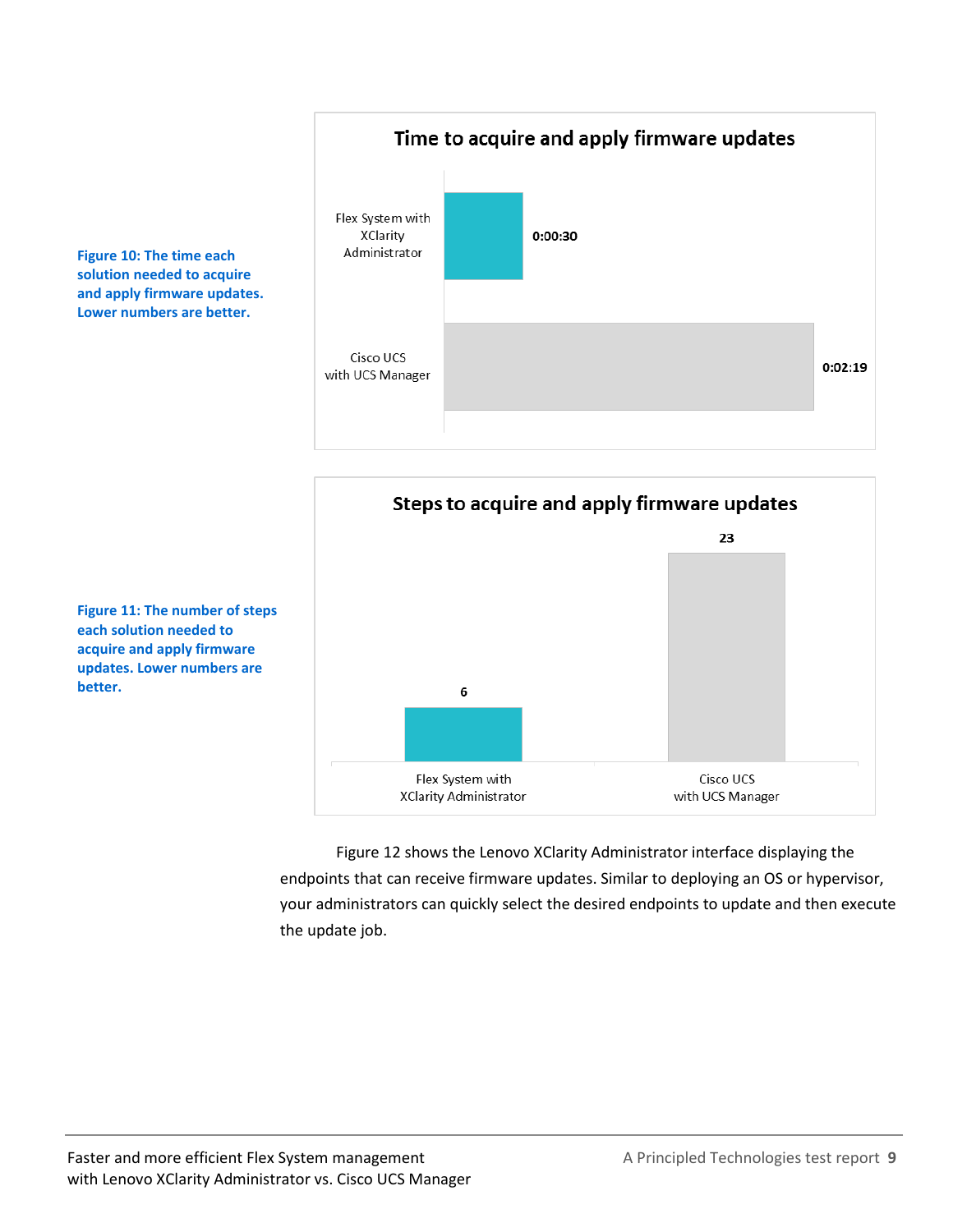| <b>lenovo. XClarity Administrator</b>                                                       |                            |                                                               |                         | $\overline{\mathbb{R}}$ Status $\overline{\mathbb{R}}$ | $\triangledown$ Jobs $\triangledown$ | $\circledcirc$ -<br>ADMIN -    |
|---------------------------------------------------------------------------------------------|----------------------------|---------------------------------------------------------------|-------------------------|--------------------------------------------------------|--------------------------------------|--------------------------------|
| <b>P</b> Dashboard<br>Hardware -                                                            | Provisioning $\sim$        | <b>Monitoring <math>\star</math></b><br>Administration $\sim$ |                         |                                                        |                                      |                                |
| <b>Firmware Updates: Apply / Activate</b>                                                   |                            |                                                               |                         |                                                        |                                      |                                |
| (?) To update firmware for a device, assign a compliance policy and select Perform Updates. |                            |                                                               |                         |                                                        |                                      |                                |
|                                                                                             |                            |                                                               |                         |                                                        |                                      |                                |
| G<br>æ<br>喻<br>18%<br><b>THE REAL</b><br>* Critical Release Information                     | 印<br>역                     | All Actions -                                                 |                         | Show: All Systems -                                    |                                      | Filter                         |
|                                                                                             |                            |                                                               |                         |                                                        |                                      |                                |
| <b>System</b>                                                                               | Rack Na 2 ^^ Chassis / Bay | $1 -$                                                         | Power                   | <b>Installed Version</b>                               |                                      | <b>Assigned Compliance Pol</b> |
| SN#Y011BG25301C<br>10.128.115.50                                                            | Unit 0                     | SN#Y011BG25301C, Bay 1                                        | <u>ଡ</u> ା ଠn           | 2.5.3 / 2PET12T                                        |                                      | DEFAULT-2015-04-21             |
| IO Module 01<br>$\pm$<br>10.128.15.16                                                       | Unit 0                     | SN#Y011BG25301C, Bay 1                                        | <b>®</b> l On           | Not Compliant                                          |                                      | DEFAULT-2015-04-21             |
| <b>Standby CMM</b><br>$\circledcirc$                                                        | Unit 0                     | SN#Y011BG25301C, Bay 2                                        | <b>®</b> On             | 2.5.3 / 2PET12T                                        |                                      | DEFAULT-2015-04-21             |
| IO Module 02<br>$\pm$<br>10.128.15.12                                                       | Unit 0                     | SN#Y011BG25301C, Bay 2                                        | <u>ଡ</u> ା ଠn           | Compliant                                              |                                      | DEFAULT-2015-04-21             |
| IO Module 04<br>$\pm$<br>10.128.15.5                                                        | Unit 0                     | SN#Y011BG25301C, Bay 4                                        | <b>⊛</b> on             | Compliant                                              |                                      | DEFAULT-2015-04-21             |
| 10.128.115.51<br>$\pm$<br>10.128.115.51                                                     | Unit 0                     | SN#Y011BG25301C, Bay 5                                        | <b>⊘</b> on             | Compliant                                              |                                      | DEFAULT-2015-04-21             |
| 10.128.15.55<br>$\pm$<br>10.128.15.55                                                       | Unit 0                     | SN#Y011BG25301C, Bay 6                                        | <b><sup>⊙</sup></b> off | Not Compliant                                          |                                      | DEFAULT-2015-04-21             |
| 10.128.115.53<br>$\pm$<br>10.128.115.53                                                     | Unit 0                     | SN#Y011BG25301C, Bay 9,10                                     | $\circledcirc$<br>Off   | Compliant                                              |                                      | DEFAULT-2015-04-21             |

**Figure 12: The Lenovo XClarity Administrator dashboard when applying firmware updates.**

# **CONCLUSION**

For your administrators, the faster and easier it is to complete repetitive yet complex management tasks, the better. We found that using Lenovo XClarity Administrator took 75 percent less time and 72 percent fewer steps to complete four resource-management use cases on the Flex System, compared to using Cisco UCS Manager on a UCS solution. With better ease of use than UCS Manager and the opportunity to save time and reduce errors, XClarity Administrator and Flex System can be a simpler and more effective combination for your datacenter.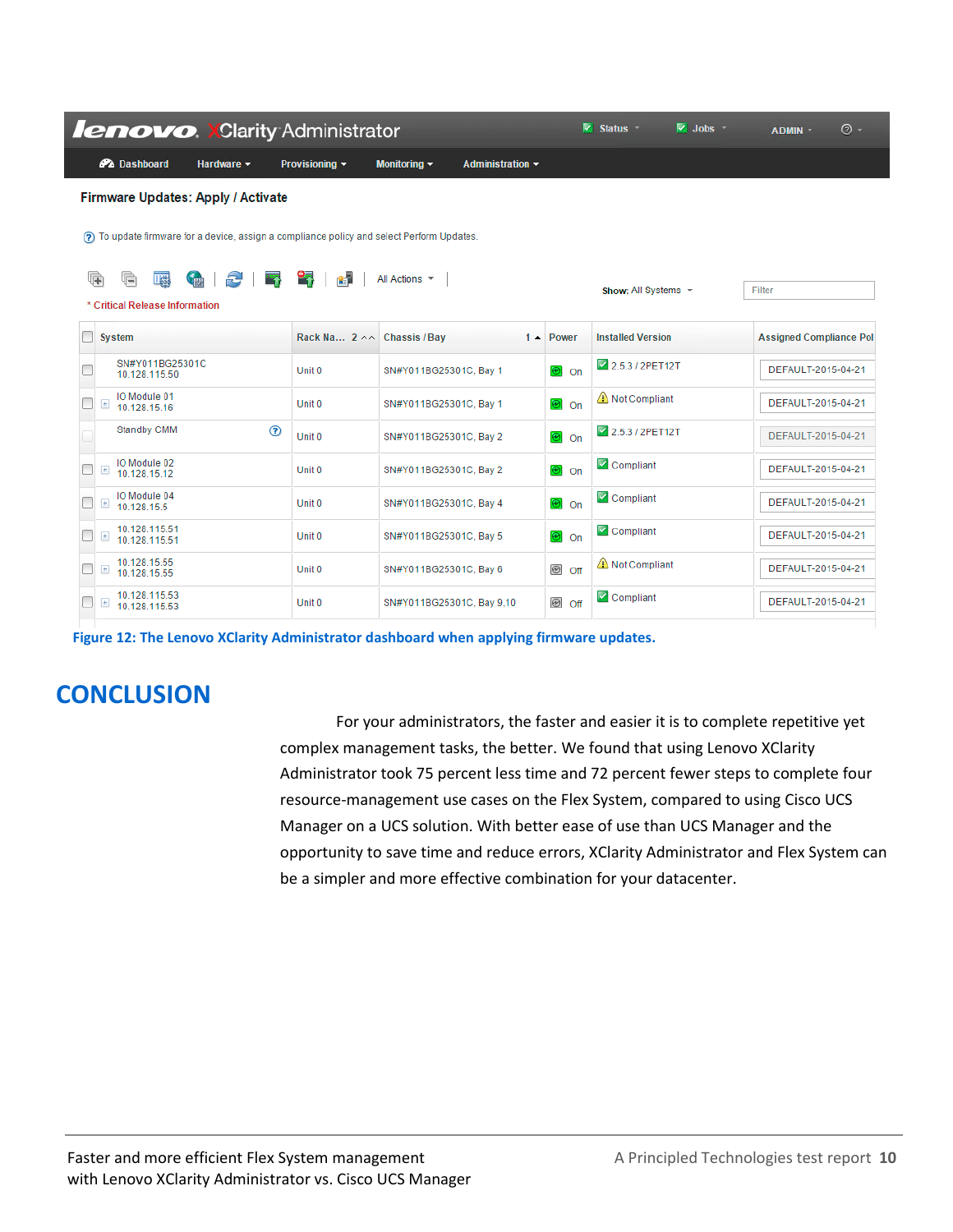# <span id="page-10-0"></span>**APPENDIX A – ABOUT THE COMPONENTS**

#### **About Lenovo XClarity Administrator**

Designed to integrate into Lenovo servers and the Flex System converged infrastructure platform, Lenovo XClarity Administrator is a hardware management solution that can simplify and automate infrastructure tasks. XClarity Administrator features an intuitive graphical user interface (GUI); automated firmware updates, configuration patterns, and bare-metal provisioning of OSs and hypervisors; support for integration into various external, higher level management, automation, and orchestration tools; and control over hardware resources through scripting and commands by using Microsoft Windows PowerShell®.

#### **About the Lenovo Flex System**

The Flex System is the next generation of blade technology that offers potentially greater performance, bandwidth, and ability to consolidate and virtualize than previous systems. At the center of the Flex System is the Flex System Enterprise Chassis, which enables high-speed performance with integrated servers and networking. According to Lenovo, the flexible design of this system lets it meet the needs of varying workloads with independently scalable IT resource pools for higher utilization and lower cost per workload. Learn more at [www.redbooks.ibm.com/abstracts/tips0863.html.](http://www.redbooks.ibm.com/abstracts/tips0863.html)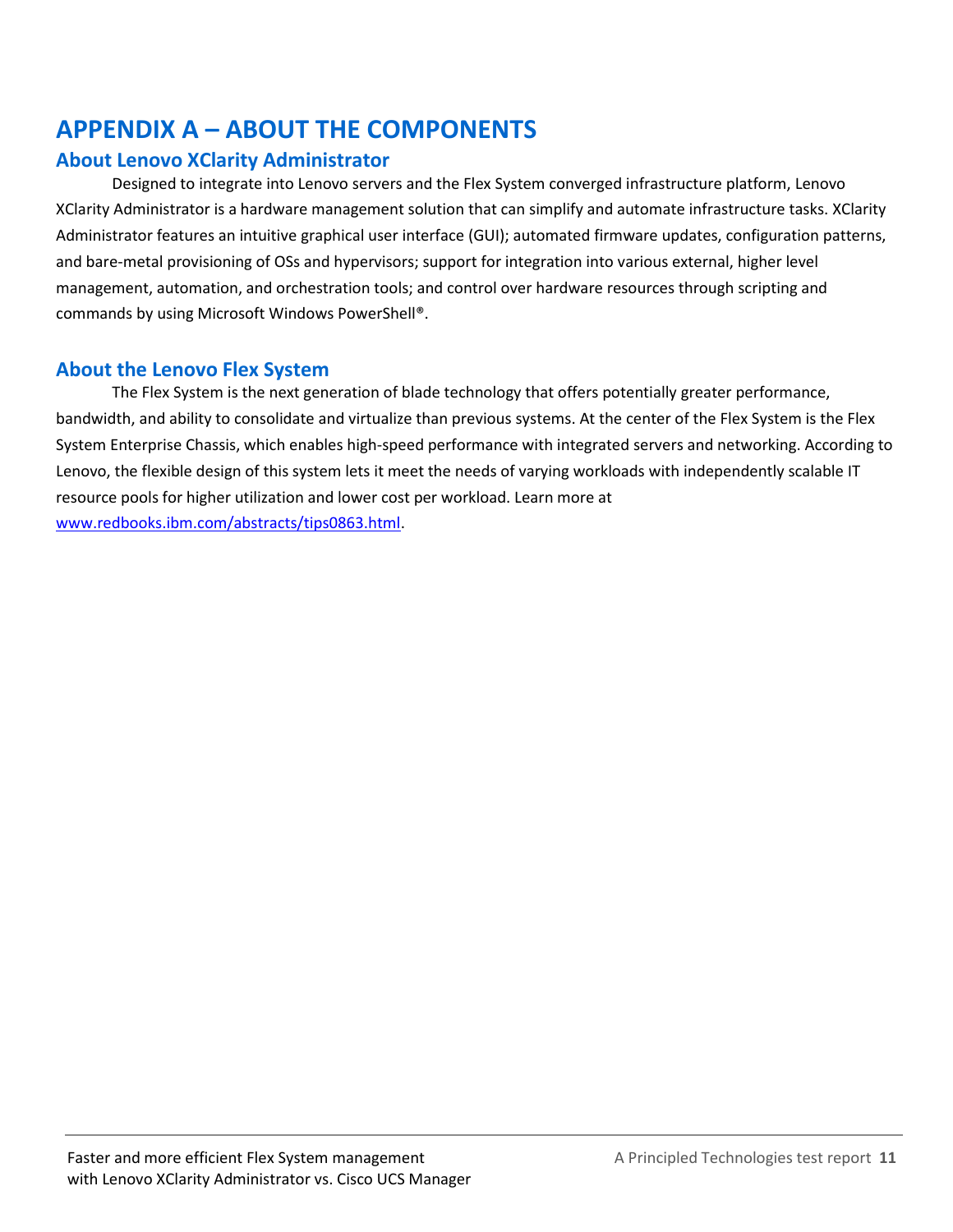# <span id="page-11-0"></span>**APPENDIX B – SYSTEM CONFIGURATION INFORMATION**

Figure 13 provides detailed configuration information for the Lenovo Flex System nodes.

| <b>System</b>                                               | <b>Lenovo Flex System x440</b>   |                                 | Lenovo Flex System x240  |  |
|-------------------------------------------------------------|----------------------------------|---------------------------------|--------------------------|--|
| <b>General</b>                                              | <b>Compute Node-7917</b>         |                                 | <b>Compute Node-8737</b> |  |
|                                                             | $\overline{4}$                   | $\overline{2}$                  |                          |  |
| Number of processor packages                                |                                  | 4                               |                          |  |
| Number of cores per processor<br>Number of hardware threads | $\overline{4}$                   |                                 |                          |  |
| per core                                                    | 2                                | 2                               |                          |  |
| System power management<br>policy                           | Default                          | Default                         |                          |  |
| <b>CPU</b>                                                  |                                  |                                 |                          |  |
| Vendor                                                      | $Intel^{\circledR}$              | Intel                           |                          |  |
| Name                                                        | Intel Xeon® Processor            | Intel Xeon Processor            |                          |  |
| Model number                                                | E5-4603                          | E5-2680                         |                          |  |
| Stepping                                                    | M <sub>1</sub>                   | C1                              |                          |  |
| Socket type                                                 | FCLGA2011                        | <b>FCLGA2011</b>                |                          |  |
| Core frequency (GHz)                                        | 2.0                              | 2.7                             |                          |  |
| <b>Bus frequency</b>                                        | $6.4$ GT/s                       | 8 GT/s                          |                          |  |
| L1 cache                                                    | 128 KB                           | 128 KB                          |                          |  |
| L <sub>2</sub> cache                                        | 256 KB                           | 256 KB                          |                          |  |
| L3 cache                                                    | 10 MB                            | <b>20 MB</b>                    |                          |  |
| <b>Platform</b>                                             |                                  |                                 |                          |  |
|                                                             | Lenovo Flex System® x440 Compute | Lenovo Flex System x240 Compute |                          |  |
| Vendor and model number                                     | Node (7917)                      | Node (8737)                     |                          |  |
| Motherboard model number                                    | 88Y6237                          | 95Y4788                         |                          |  |
| <b>BIOS</b> name and version                                | CNE136SUS / 1.30 (Nov 8, 2013)   | B2E136TUS / 1.40 (Nov 12, 2013) |                          |  |
| <b>BIOS settings</b>                                        | Default                          | Default                         |                          |  |
| <b>Memory modules</b>                                       |                                  |                                 |                          |  |
| Total RAM in system (GB)                                    | 192                              | 32                              | 192                      |  |
| Vendor and model number                                     | HMT31GR7CFR4C-PB                 | HMT351R7CFR8C-<br>PB            | HMT31GR7CFR4C-<br>PB     |  |
| <b>Type</b>                                                 | PC3-12800R                       | PC3-12800R                      | PC3-12800R               |  |
| Speed (MHz)                                                 | 1600                             | 1600                            | 1600                     |  |
| Speed running in the system<br>(MHz)                        | 1600                             | 1600                            | 1600                     |  |
| Size (GB)                                                   | 8                                | 4                               | 8                        |  |
| Number of RAM module(s)                                     | 24                               | 8                               | 24                       |  |
| Rank                                                        | 2Rx4                             | 2Rx8                            | 2Rx4                     |  |
|                                                             |                                  |                                 |                          |  |
| <b>Hypervisor</b>                                           |                                  |                                 |                          |  |
| Name                                                        | VMware ESXi 5.5                  | VMware ESXi 5.5                 |                          |  |
| Language                                                    | English                          | English                         |                          |  |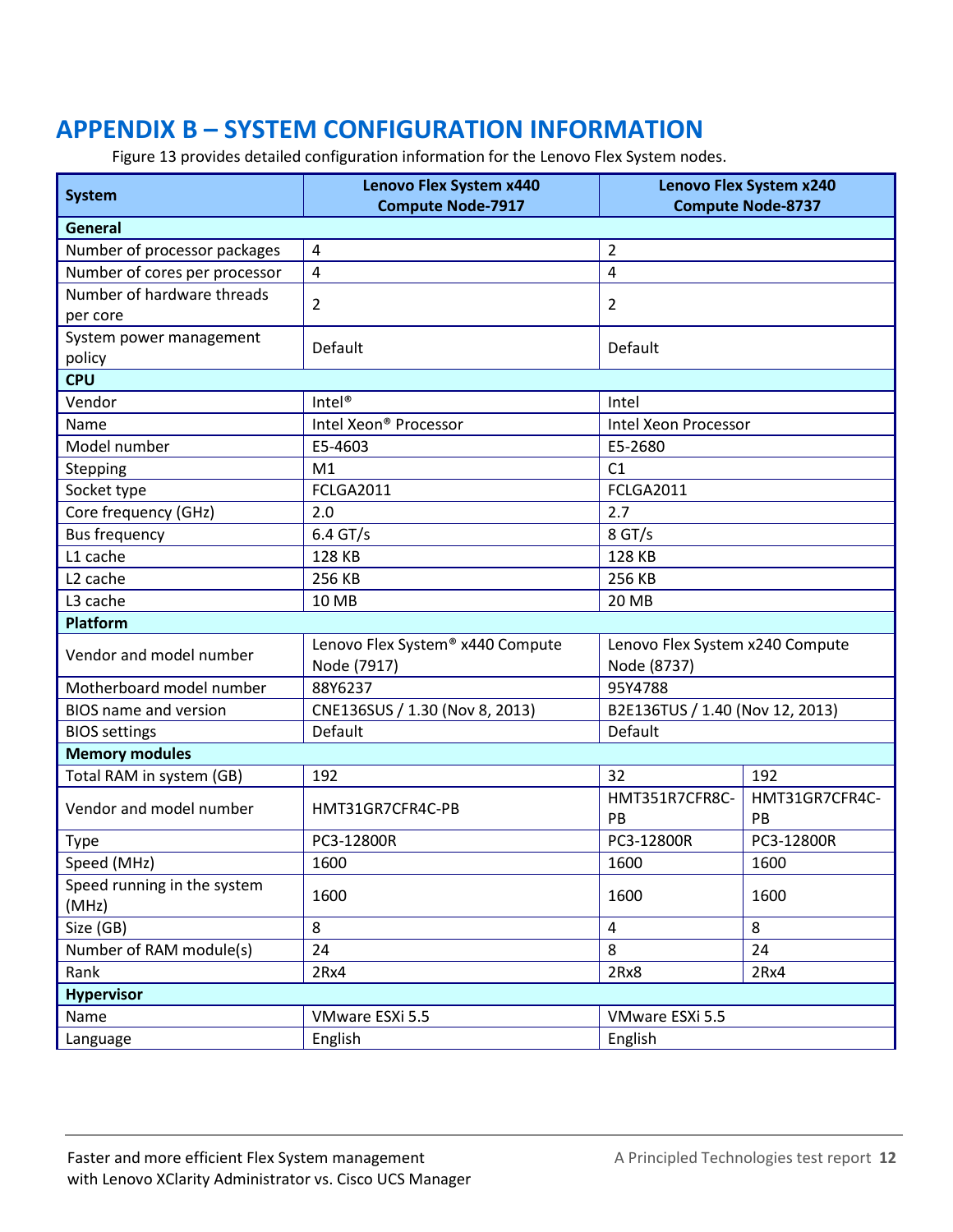| System                  | Lenovo Flex System x440<br><b>Compute Node-7917</b> | Lenovo Flex System x240<br><b>Compute Node-8737</b> |  |
|-------------------------|-----------------------------------------------------|-----------------------------------------------------|--|
| <b>Hard drives</b>      |                                                     |                                                     |  |
| Vendor and model number | 90Y8876                                             | 42C0529                                             |  |
| Number of drives        | 2                                                   | 2                                                   |  |
| Size (GB)               | 600                                                 | 200                                                 |  |
| <b>RPM</b>              | 10,000                                              | N/A                                                 |  |
| <b>Type</b>             | SAS                                                 | <b>SSD</b>                                          |  |
| <b>Expansion card</b>   |                                                     |                                                     |  |
| Name                    | Lenovo Flex System FC3052 2-port 8Gb                | Lenovo Flex System FC3052 2-port 8Gb                |  |
|                         | FC                                                  | FC                                                  |  |
| Firmware version        | 2.01A11 (Nov 15, 2012)                              | 2.01A11 (Nov 15, 2012)                              |  |

**Figure 13: System configuration information for the test systems.**

Figure 14 provides detailed information for the Cisco UCS chassis.

| System                      | Cisco UCS 5108 blade server chassis |  |  |  |
|-----------------------------|-------------------------------------|--|--|--|
| <b>Power supplies</b>       |                                     |  |  |  |
| Number of power supplies    | 4                                   |  |  |  |
| Vendor and model number     | Cisco® Systems Inc N20-PAC5-2500W   |  |  |  |
| Wattage of each (W)         | 2,500                               |  |  |  |
| <b>Cooling fans</b>         |                                     |  |  |  |
| Total number of fan modules | 8                                   |  |  |  |
| Vendor and model number     | Cisco Systems Inc N20-FAN5          |  |  |  |
| <b>Chassis firmware</b>     |                                     |  |  |  |
| <b>Board Controller</b>     | 11.0                                |  |  |  |
| <b>CIMC Controller</b>      | 2.2(1d)                             |  |  |  |
| IOM firmware                | 2.2(1d)                             |  |  |  |
| I/O modules                 |                                     |  |  |  |
| Switch                      | Cisco UCS 2208XP                    |  |  |  |
| Occupied bay                | 1, 2                                |  |  |  |

**Figure 14: Configuration information for the blade enclosure.**

Figure 15 provides detailed information for the Cisco UCS servers.

| <b>System</b>                       | Cisco UCS B200 M3 blade server |
|-------------------------------------|--------------------------------|
| <b>Enclosure</b>                    |                                |
| <b>Blade enclosure</b>              | Cisco UCS 5108                 |
| General                             |                                |
| Number of processor packages        |                                |
| Number of cores per processor       | 10                             |
| Number of hardware threads per core | 2                              |
| System power management policy      | Default                        |

ı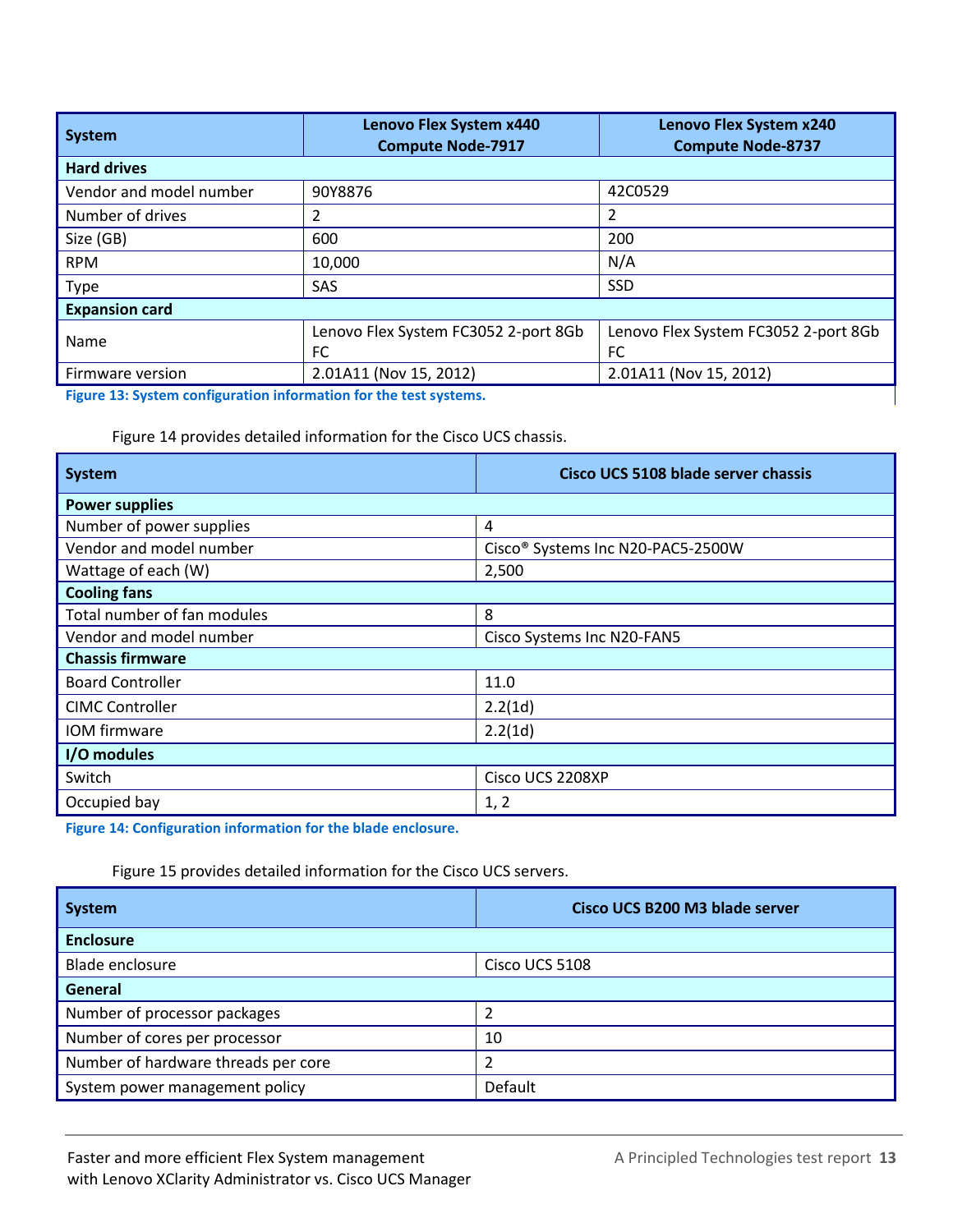| <b>System</b>                     | Cisco UCS B200 M3 blade server                        |
|-----------------------------------|-------------------------------------------------------|
| <b>CPU</b>                        |                                                       |
| Vendor                            | Intel                                                 |
| Name                              | Xeon                                                  |
| Model number                      | E5-2680 v2                                            |
| Stepping                          | M1                                                    |
| Socket type                       | <b>FCLGA2011</b>                                      |
| Core frequency (GHz)              | 2.8                                                   |
| <b>Bus frequency (GHz)</b>        | $\overline{a}$                                        |
| L1 cache                          | 10 × 32 KB instruction caches, 10 × 32 KB data caches |
| L <sub>2</sub> cache              | $10 \times 256$ KB                                    |
| L3 cache                          | <b>25 MB</b>                                          |
| <b>Platform</b>                   |                                                       |
| Vendor and model number           | Cisco UCS B200 M3                                     |
| Motherboard model number          | UCSB-B200-M3                                          |
| <b>BIOS</b> version               | B200M3.2.2.1a.0.111220131105                          |
| <b>Memory module(s)</b>           |                                                       |
| Total RAM in system (GB)          | 384                                                   |
| Vendor and model number           | SK Hynix HMT42GR7AFR4C-RD                             |
| <b>Type</b>                       | PC3-14900R                                            |
| Speed (MHz)                       | 1,866                                                 |
| Speed running in the system (MHz) | 1,866                                                 |
| Size (GB)                         | 16                                                    |
| Number of RAM module(s)           | 24                                                    |
| Chip organization                 | Double-sided                                          |
| Rank                              | Dual                                                  |
| <b>RAID controller</b>            |                                                       |
| Vendor and model number           | LSI® MegaRAID® SAS 2004 ROMB RB2                      |
| Firmware version                  | 20.11.1-0135                                          |
| <b>Firmware</b>                   |                                                       |
| <b>CIMC</b>                       | 1.40.40                                               |
| <b>Board Controller</b>           | 2.2(1d)                                               |
| <b>BIOS</b>                       | B200M3.2.2.1a.0.111.220131105                         |
| Cisco UCS VIC 1240                | 2.2(1d)                                               |

**Figure 15: Configuration information for the blade server.**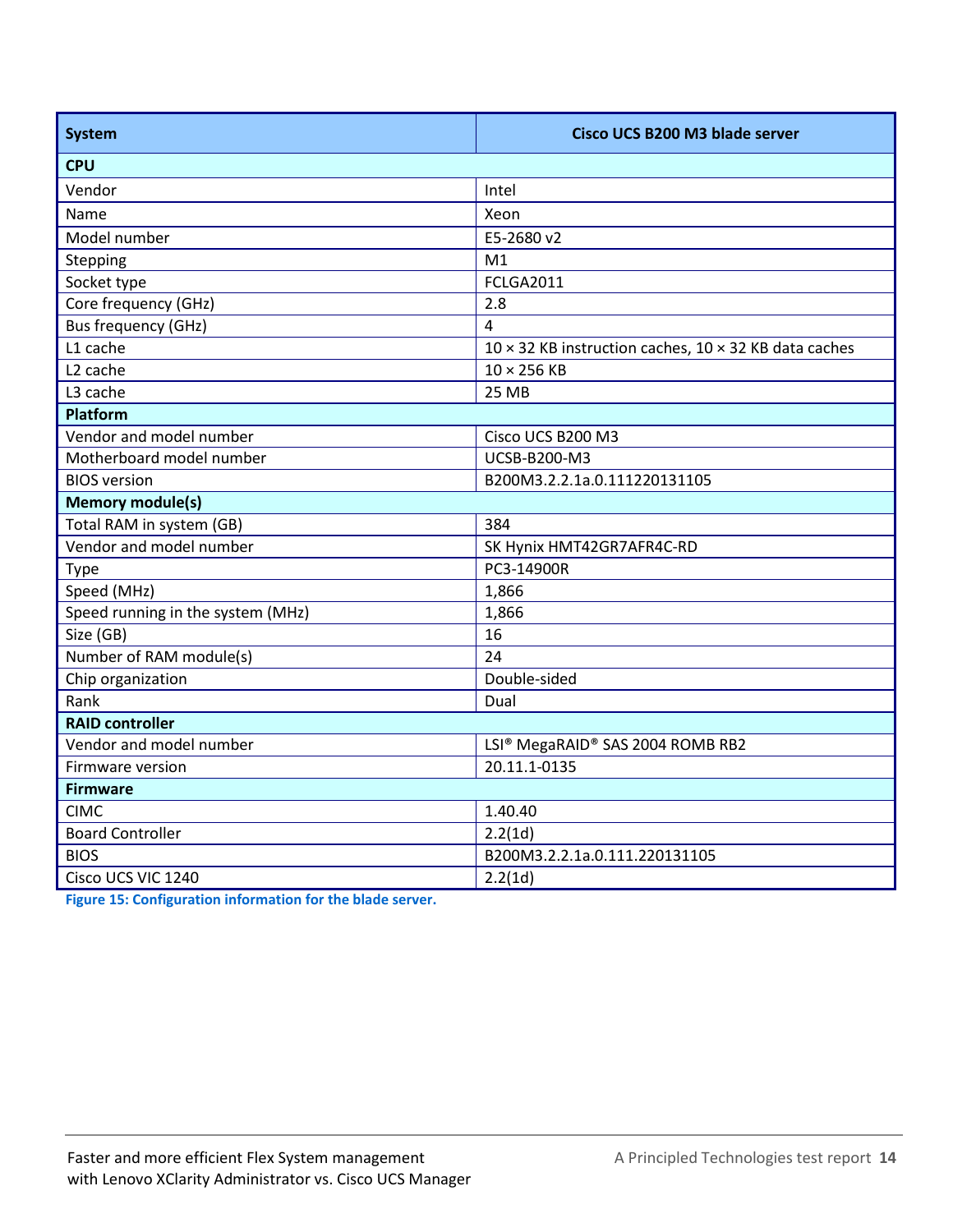# <span id="page-14-0"></span>**APPENDIX C – HOW WE TESTED**

#### **Discovery and inventory of Flex System chassis and compute nodes**

#### **Discovery and inventory using Lenovo XClarity Administrator**

- 1. Log on to the Lenovo XClarity Administrator console.
- 2. In the Lenovo XClarity Administrator console, click Hardware.
- 3. Click Discover and Manage New Devices.
- 4. In the Discover and Manage New Devices screen, select the chassis that appears, and click Manage Selected.
- 5. In the Manage window, input the username, password, and recovery password, and click Manage.
- 6. In the Manage Chassis window, click OK after the XClarity Administrator finishes connecting to the chassis.
- 7. When given the option, select Continue to Chassis Configuration.

#### **Discovery and inventory using Cisco UCS Manager**

- 1. Assuming UCS Manager launches in the default tab (Equipment), select the Equipment tree item, and click the Policies subtab.
- 2. In Global Policies, verify the Chassis/FEX Discovery Policy matches the physical configuration (our test used two 10Gb connections between each Fabric Interconnect and IOM, so we selected 2 Link).
- 3. Configure the power policy to match the chassis' configuration (for our test, we selected Grid).
- 4. Click Save Changes.
- 5. Click OK.
- 6. Click the Fabric Interconnects subtab.
- 7. In the Fabric Interconnects subtab pane, click the topmost + to extend all available ports.
- 8. For Fabric Interconnect A, select the server ports, right-click, and select Configure as Server Port (we used ports 1 and 2 as our server ports for Fabric Interconnect A).
- 9. Click Yes.
- 10. Click OK.
- 11. For Fabric Interconnect A, select the uplink port, right-click, and select Configure as Uplink Port (we used port 3 as our uplink port on Fabric Interconnect A).
- 12. Click Yes.
- 13. Click OK.
- 14. Scroll down to Fabric Interconnect B, select the server ports, right-click, and select Configure as Server Port (we used Ports 1 and 2 as our server ports for Fabric Interconnect B).
- 15. Click Yes.
- 16. Click OK.
- 17. For Fabric Interconnect B, select the uplink port, right-click, and select Configure as Uplink Port (we used port 3 as our uplink port on Fabric Interconnect B).
- 18. Click Yes.
- 19. Click OK.
- 20. Verify that the Overall Status changes to Up for all configured ports, and the Administrative State changes to Enabled.
- 21. Click the + in the Equipment tree to expand all items; stop the timer when Chassis 1 appears.

#### **Creating and applying configuration patterns to Flex System compute nodes**

#### **Creating and applying configuration patterns using Lenovo XClarity Administrator**

1. Log onto the Lenovo XClarity Administrator console.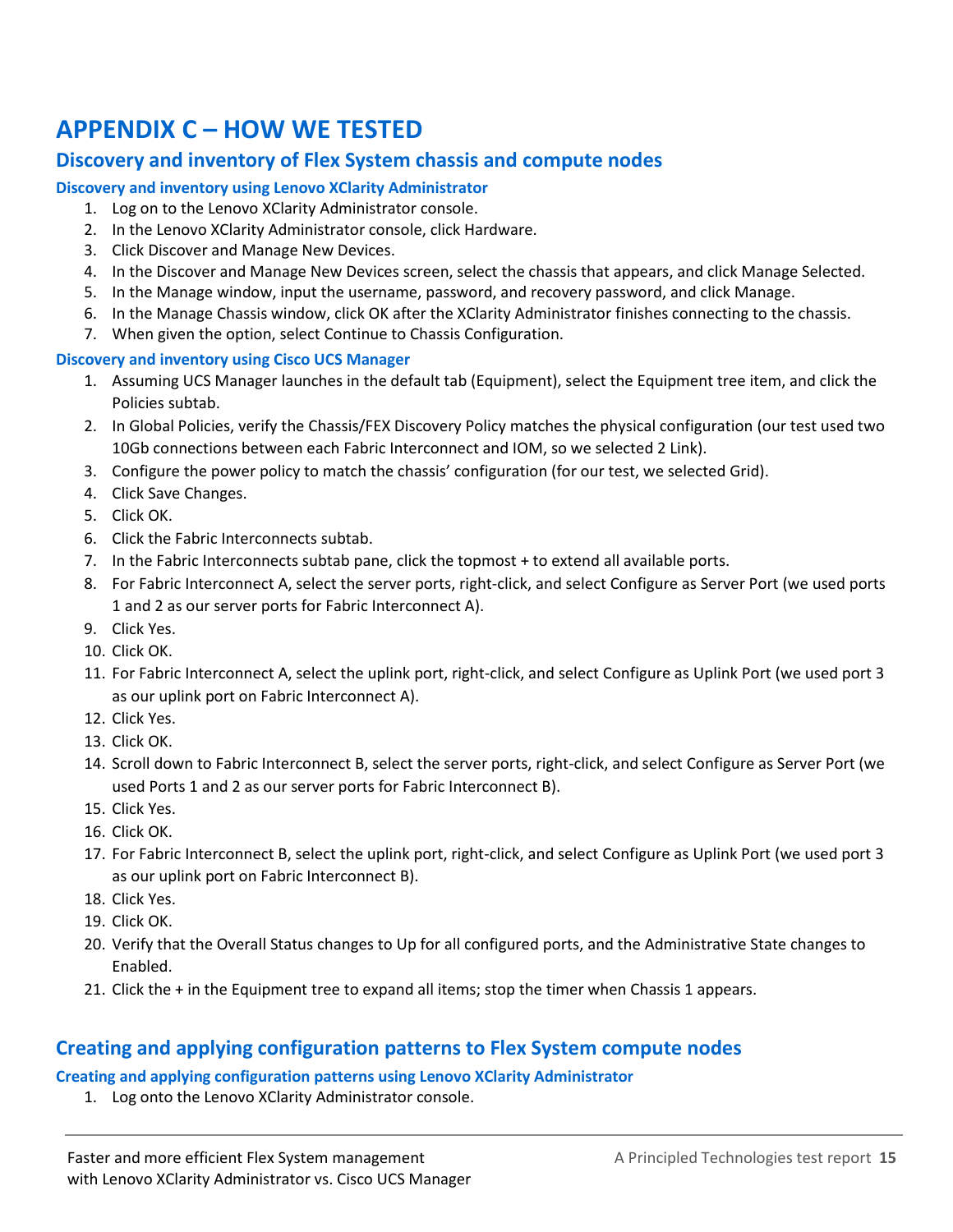- 2. In the Lenovo XClarity Administrator console, click Provisioning.
- 3. Click Patterns.
- 4. In the Configuration Patterns: Patterns window click the Create a new pattern button.
- 5. In the New Server Pattern Wizard window, click Create a new pattern from scratch.
- 6. Make sure the Form Factor is Flex Computer Node, write a name, and click Next.
- 7. In the Local Storage tab, choose the following options:
	- Disk Type: Any type (try HDD first)
	- Raid Level: RAID 1 (Mirroring)
	- Number of drives: 2

Then click Next.

- 8. In the I/O Adapters tab, click Add I/O Adapter.
- 9. In the Add I/O Adapter window, select the following options:
	- PCI Slot 2
	- Lenovo Flex System FC3052 2-port 8Gb FC Adapter
	- Then click Add.
- 10. Click Next.
- 11. Leave the option on Keep existing boot mode and click Next.
- 12. Choose Extended UEFI: x240 Virtualization and click Save and Deploy.
- 13. In the Deploy Server Pattern window, select your server and click Deploy.

#### **Configuring and assigning pattern/profile using Cisco UCS Manager**

- 1. Click the LAN tab.
- 2. Under the Pools tree, expand the root organization, and select IP Pools.
- 3. In the IP Pools pane, right-click IP Pool ext-mgmt, and select Create a Block of IPv4 Addresses.
	- Enter the beginning IP address range (we used 10.128.173.1).
		- Enter the size (we used 32).
		- Enter the Subnet Mask (we used 255.255.0.0).
		- Enter the Default Gateway (we used 10.128.0.1).
		- Enter the Primary DNS (we used 10.128.0.10).

- 4. Click OK.
- 5. Click OK again.
- 6. Under the Pools tree, expand the root organization, and select MAC Pools.
- 7. Right-click MAC Pool default, and select Create a Block of MAC Addresses.
	- Enter the first MAC Address (we used  $00:25:B5:12:00:00$ ).
	- Enter the size (we used 64).

- 8. Click OK.
- 9. Click OK again.
- 10. Click the Servers tab.
- 11. Under the Pools tree, expand the root organization, and select UUID Suffix Pools.
- 12. Right-click Pool default, and select Create a Block of UUID Suffixes.
	- Leave the default UUID Suffix, and enter the size (we used 10).

- 13. Click OK.
- 14. Click OK again.
- 15. Click the LAN tab.
- 16. Under the Policies tree, expand the root organization, right-click vNIC Templates, and select Create vNIC Template.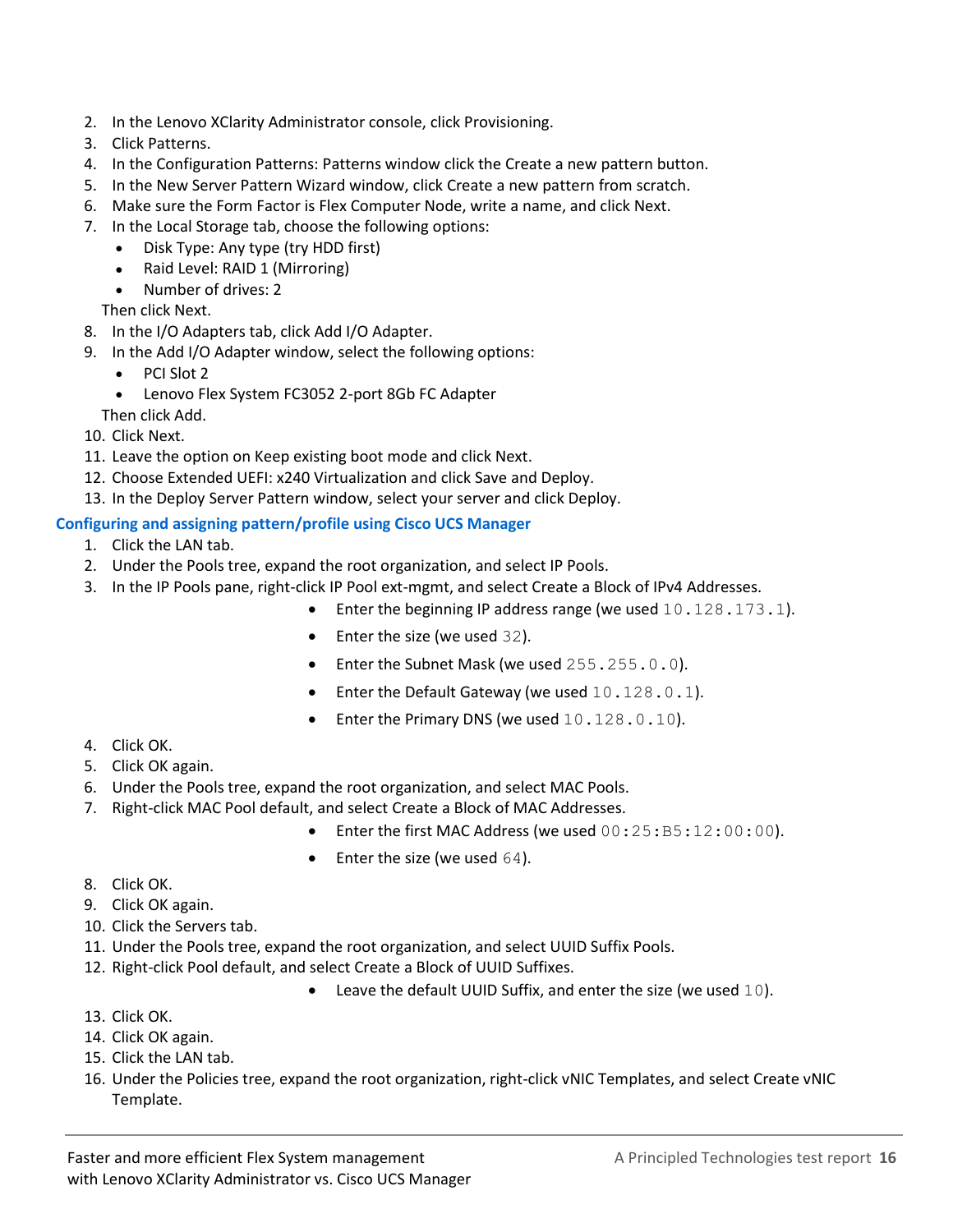- Name the vNIC Template to match Fabric A (we used vNICTemplateA).
- Check Enable Failover.
- Change MTU to 9000.
- Change MAC Pool to the default pool.

17. Click OK.

18. Click OK again.

19. Right-click vNIC Templates, and select Create vNIC Template.

- Name the vNIC Template to match Fabric B (we used vNICTemplateB).
- Change Fabric ID to Fabric B.
- Check Enable Failover.
- Change MTU to 9000.
- Change MAC Pool to the default pool.

- 20. Click OK.
- 21. Click OK again.
- 22. Click the Servers Tab.
- 23. Expand the Servers tree, right-click Service Profile Templates, and select Create Service Profile Template.
- 24. Name the template (we used b200-template).

25. Click Next.

26. Change the configuration mode from Simple to Expert.

27. Click Add.

- Name the vNIC for Fabric A (we used 0).
- Check Use vNIC Template.
- Change vNIC Template to vNIC Template A.
- Change Adapter Policy to VMWare.

- 28. Click OK.
- 29. Click Add.
- Name the vNIC for Fabric B (we used 1).
- Check Use vNIC Template.
- Change vNIC Template to vNIC Template B.
- Change Adapter Policy to VMWare.

- 30. Click OK.
- 31. Click Next.
- 32. Change SAN connectivity to No vHBAs.
- 33. Click Next.
- 34. Click Next to skip the Zoning configuration screen.
- 35. Click Next to skip the vNIC/vHBA Placement screen.
- 36. Click Next to leave the default boot policy.
- 37. Click Next to skip the Maintenance Policy screen.
- 38. At the Server Assignment screen, change the selected power state to Down.
- 39. Click Next.
- 40. Click Finish.
- 41. Click OK.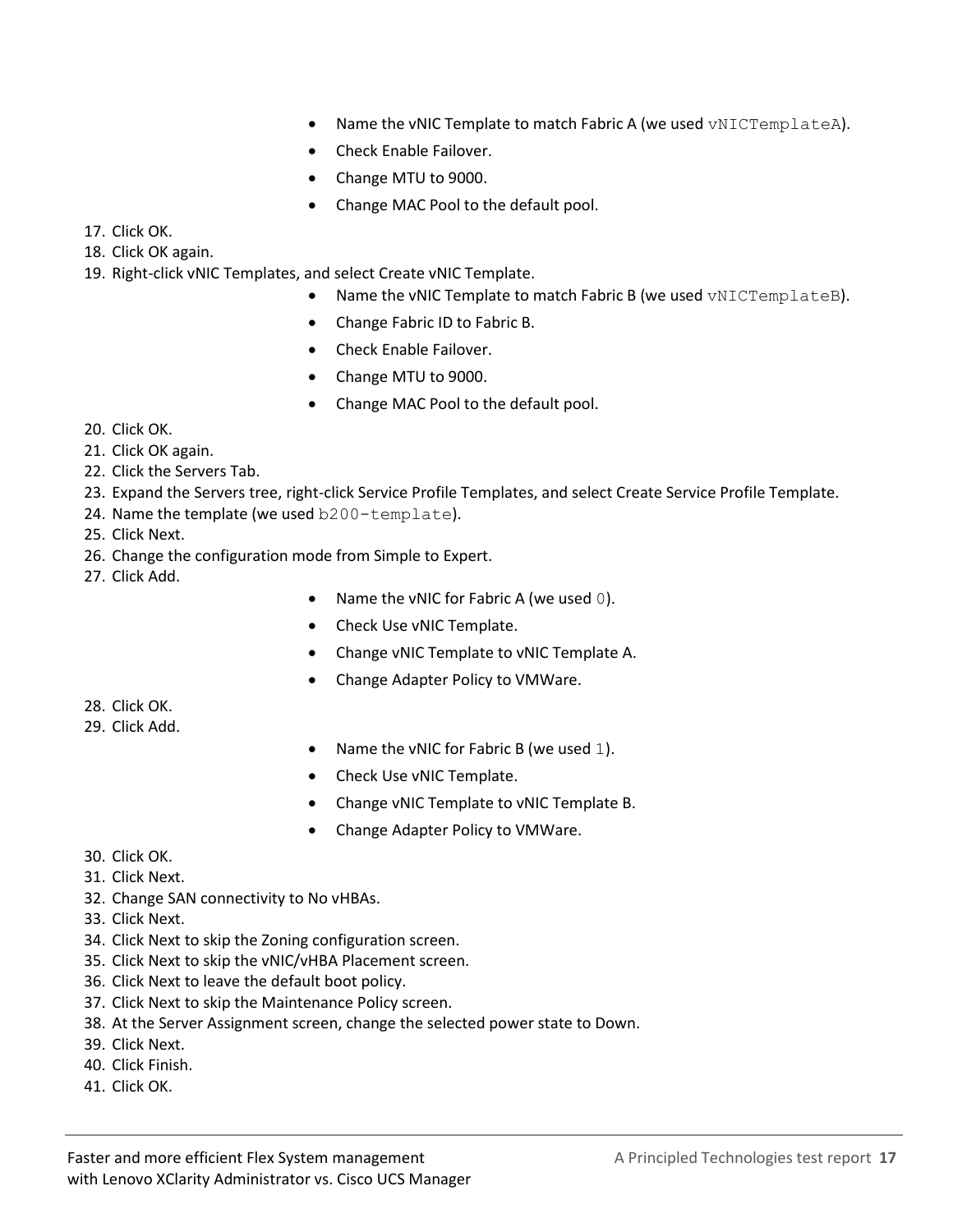- 42. Select the newly created template (Service Template b200-template), right-click, and select Create Service Profiles From Template.
	- Enter the Naming Prefix (we used server).
	- Enter the Name Suffix Starting Number (we used 1).
	- Enter the Number of Instances (we used 3).

- 43. Click OK.
- 44. Click OK again.
- 45. Click the Equipment tab.
- 46. Click the topmost + icon to expand all items in the Equipment tree.
- 47. Under the Chassis tree, right-click the server for deployment, and click Associate Service Profile.
- 48. Select the Service Profile from the list of Available Service Profiles (Service Template b200-template), and click OK.
- 49. Click Yes when the Associate Service Profile warning appears.
- 50. Click OK to acknowledge the system modification.

#### **Deploying bare-metal version of VMware ESXi to Flex System chassis and compute nodes**

#### **Deploying bare-metal ESXi using Lenovo XClarity Administrator**

- 1. Log onto the Lenovo XClarity Administrator console.
- 2. In the Lenovo XClarity Administrator console, click Provisioning.
- 3. Click Deploy OS Images.
- 4. On your first server, click on the Edit button under Network Settings.
- 5. In the Edit Network Settings button, enter the host name and IP information and click OK.
- 6. Repeat steps 4 and 5 for the next two servers.
- 7. Check all servers' checkboxes, make sure that the image to deploy is the provided ESXi image, and then click Deploy Images.
- 8. At the deployment confirmation screen, double-check everything is set up the way you want, and click Deploy.

#### **Deploying bare-metal ESXi using Cisco UCS Manager**

Repeat steps  $X$  through  $Y$  to deploy to another server.

- 1. Click the Equipment tab.
- 2. Expand the Equipment tree, expand the Chassis tree, expand the Chassis 1 tree, expand the Servers tree, rightclick Server 1, and select KVM console.
- 3. When the Security Warning appears, check I accept the risk and want to run this application, and click Run.
- 4. When the second Security Warning appears, check Always trust this certificate, and click Run.
- 5. When the Unencrypted KVM Session warning appears, select Accept this session, check Remember this configuration for future connections to this server, and click Apply.
- 6. Click the Virtual Media tab.
- 7. When the Unencrypted Virtual Media Session warning appears, select Accept this session, check Remember this configuration for future connections to this server, and click Apply.
- 8. Click Add Image…, and navigate to the folder where the ESXi 5.5 image is stored, select the image, and click Open.
- 9. Check the Mapped box next to the newly added image.
- 10. Click the KVM tab.
- 11. Click Boot Server.
- 12. Click OK.
- 13. Click OK again.
- 14. When the VMware ESXi 5.5.0 Installation welcome dialog appears, press Enter to continue.
- 15. Press F11 to accept the EULA.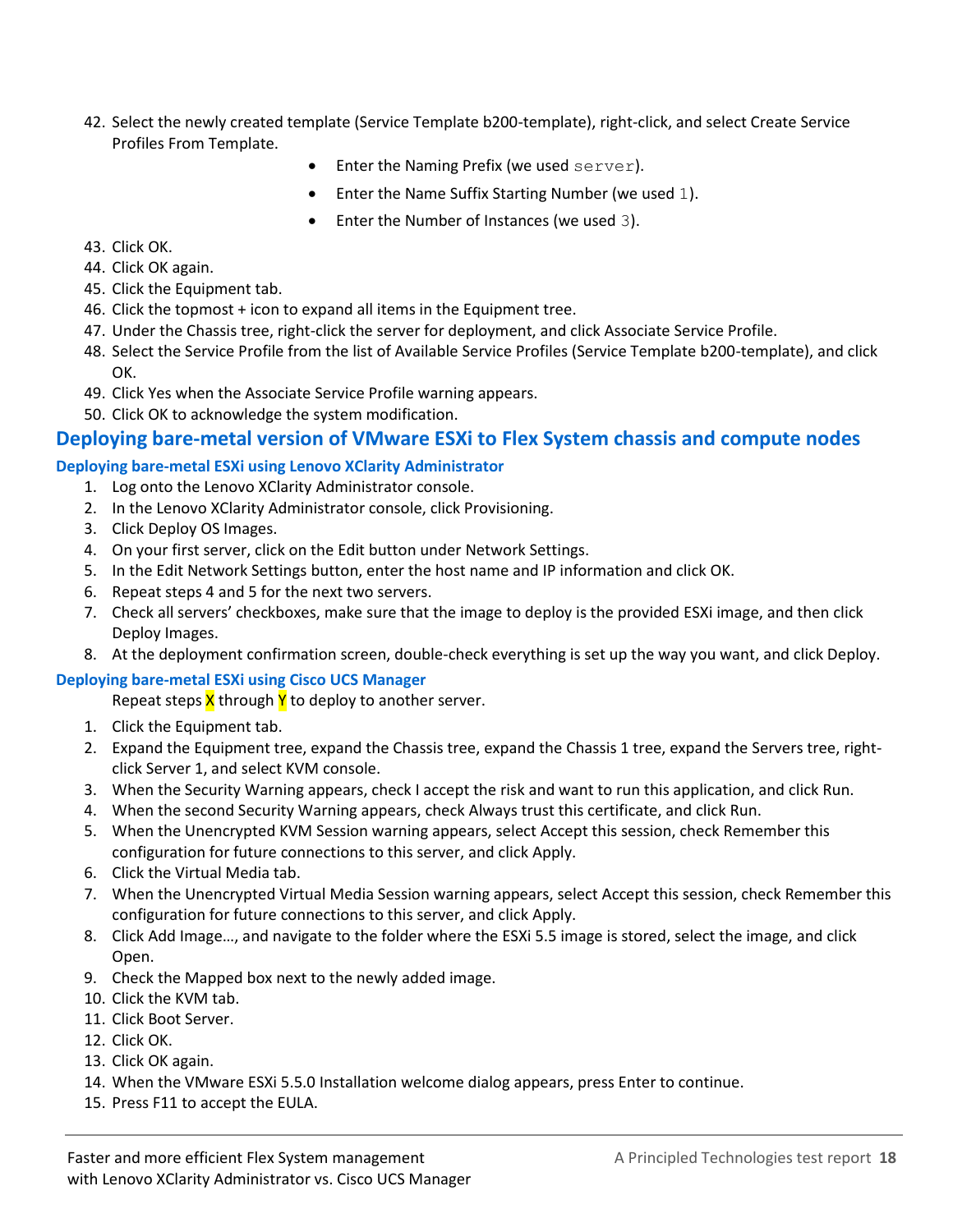- 16. Press enter to select the local storage device.
- 17. If a previous installation of ESXi exists, use the spacebar to select Install ESXi, overwrite VMFS datastore, and press Enter.
- 18. Press Enter to select US Default as the keyboard layout.
- 19. Type and confirm the Root password (Password1), and press Enter.
- 20. Press F11 to install ESXi.

#### **Acquiring and applying firmware updates to Flex System nodes**

#### **Applying firmware updates using Lenovo XClarity Administrator**

- 1. Log on to the Lenovo XClarity Administrator console.
- 2. In the Lenovo XClarity Administrator console, click Provisioning.
- 3. Click Apply / Activate.
- 4. In the Firmware Updates: Apply / Activate screen, check all units, then change their assigned policy to the policy you created, and then click Perform Updates.
- 5. In the Update summary, select the following options:
	- Update Rule: Stop all updates on error
	- Activation Rule: Immediate activation
- 6. Then click Perform Update.
- 7. If you get a confirmation window warning you that the endpoint might be restarted, click OK.

#### **Applying firmware updates using Cisco UCS Manager** *Obtaining Software Bundles from Cisco*

- 1. In a web browser, navigate to Cisco.com.
- 2. Click Log In.
- 3. Enter the Cisco support User Name and Password, and click Log In.
- 4. Click the Support link from the navigation menu.
- 5. In the More Categories column, click Servers Unified Computing.
- 6. Select B-Series Blade Servers.
- 7. Click the Download Software link.
- 8. Click the link for UCS B-Series Blade Server Software.
- 9. Click the Download button.
- 10. Click Accept License Agreement, and the download will begin.

#### *Adding Firmware Images to the Fabric Interconnect*

- 1. From UCS Manager, click the Equipment tab.
- 2. From the Equipment tree, click Equipment.
- 3. Click the Firmware Management subtab.
- 4. Click Download Firmware.
- 5. Leave Local File System selected, and click Browse.
- 6. Navigate to the downloaded firmware bundle, select the bundle, and click Select.
- 7. Click OK. The file will begin uploading.
- 8. Click OK when the Download Task dialog appears. Monitor the Progress Status until it reports 100%, and click OK.

#### *Updating UCS B-Series Blade Server firmware*

Continued from previous steps.

- 1. Click Update Firmware.
- 2. Change the Version option to Bundle.
- 3. Click the dropdown arrow next to Set Bundle, and select the newly downloaded firmware bundle.
- 4. Click Apply.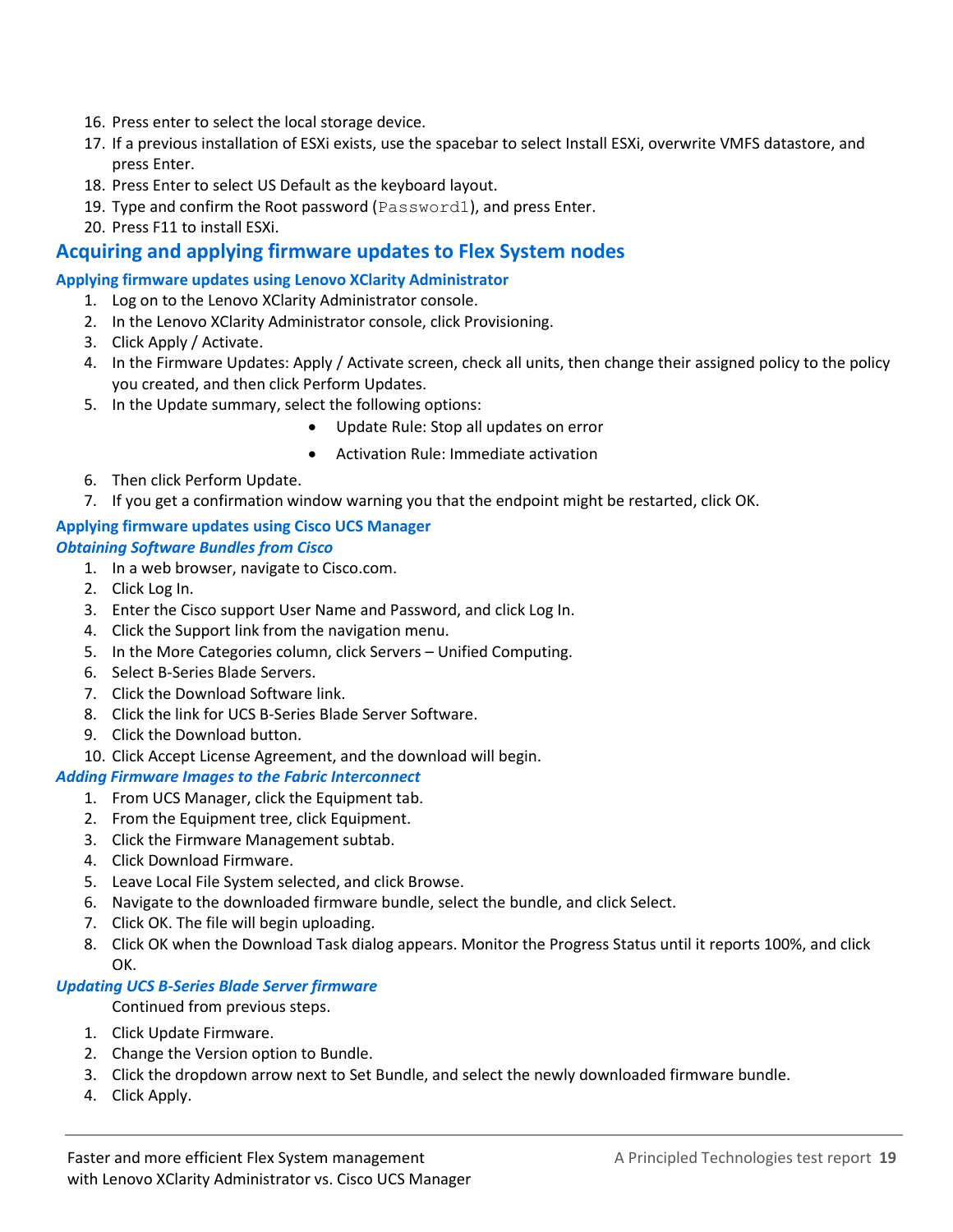5. Click OK, and the update will begin.